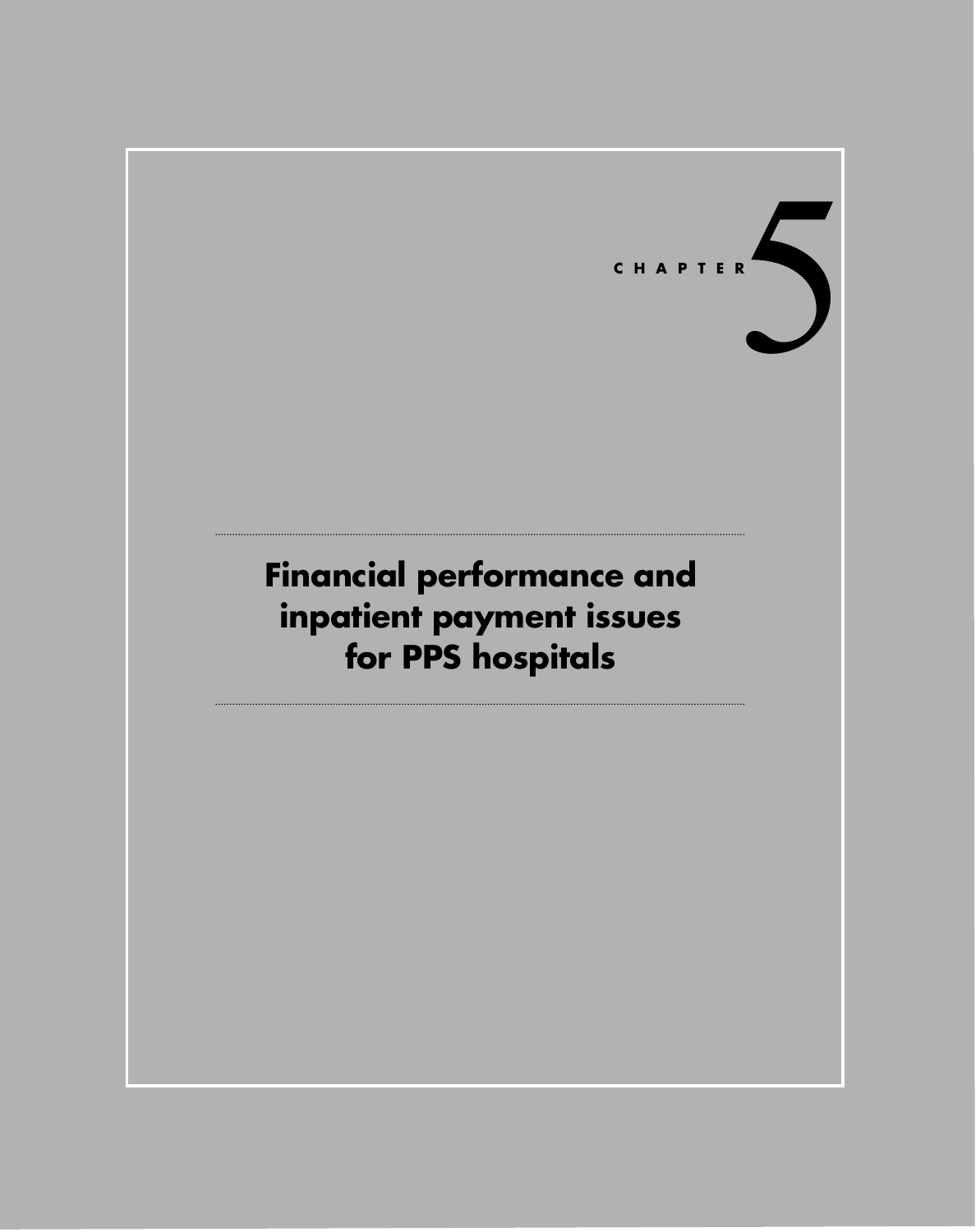| <b>5A</b> The inpatient PPS operating update of market basket minus 0.55 percent set in law for fiscal<br>year 2002 will provide a reasonable level of payments.<br>*YES: 14 . NO: 0 . NOT VOTING: 0 . ABSENT: 2<br><b>5B</b> In collecting sample patient-level data, HCFA should seek to balance the goals of minimizing<br>payment errors and furthering understanding of the effects of coding on case-mix change.<br>YES: 14 • NO: 0 • NOT VOTING: 0 • ABSENT: 2<br><b>5C</b> Although the Benefits Improvement and Protection Act of 2000 improved the equity of the<br>hospital disproportionate share adjustment, Congress still needs to reform this adjustment by:<br>including the costs of all poor patients in calculating low-income shares used to distribute<br>disproportionate share payments, and<br>using the same formula to distribute payments to all hospitals covered by prospective<br>payment.<br>YES: 12 . NO: 0 . NOT VOTING: 0 . ABSENT: 4<br><b>5D</b> The Congress should protect urban hospitals from the adverse effect of nearby hospitals being<br>reclassified to areas with higher wage indexes by computing each area's wage index as if none<br>of the hospitals located in the area had been reassigned.<br>YES: 11 • NO: 0 • NOT VOTING: 1 • ABSENT: 4 | R | E |  | M | <b>M</b> | E N | D |  |  |  |
|--------------------------------------------------------------------------------------------------------------------------------------------------------------------------------------------------------------------------------------------------------------------------------------------------------------------------------------------------------------------------------------------------------------------------------------------------------------------------------------------------------------------------------------------------------------------------------------------------------------------------------------------------------------------------------------------------------------------------------------------------------------------------------------------------------------------------------------------------------------------------------------------------------------------------------------------------------------------------------------------------------------------------------------------------------------------------------------------------------------------------------------------------------------------------------------------------------------------------------------------------------------------------------------------------|---|---|--|---|----------|-----|---|--|--|--|
|                                                                                                                                                                                                                                                                                                                                                                                                                                                                                                                                                                                                                                                                                                                                                                                                                                                                                                                                                                                                                                                                                                                                                                                                                                                                                                  |   |   |  |   |          |     |   |  |  |  |
|                                                                                                                                                                                                                                                                                                                                                                                                                                                                                                                                                                                                                                                                                                                                                                                                                                                                                                                                                                                                                                                                                                                                                                                                                                                                                                  |   |   |  |   |          |     |   |  |  |  |
|                                                                                                                                                                                                                                                                                                                                                                                                                                                                                                                                                                                                                                                                                                                                                                                                                                                                                                                                                                                                                                                                                                                                                                                                                                                                                                  |   |   |  |   |          |     |   |  |  |  |
|                                                                                                                                                                                                                                                                                                                                                                                                                                                                                                                                                                                                                                                                                                                                                                                                                                                                                                                                                                                                                                                                                                                                                                                                                                                                                                  |   |   |  |   |          |     |   |  |  |  |
|                                                                                                                                                                                                                                                                                                                                                                                                                                                                                                                                                                                                                                                                                                                                                                                                                                                                                                                                                                                                                                                                                                                                                                                                                                                                                                  |   |   |  |   |          |     |   |  |  |  |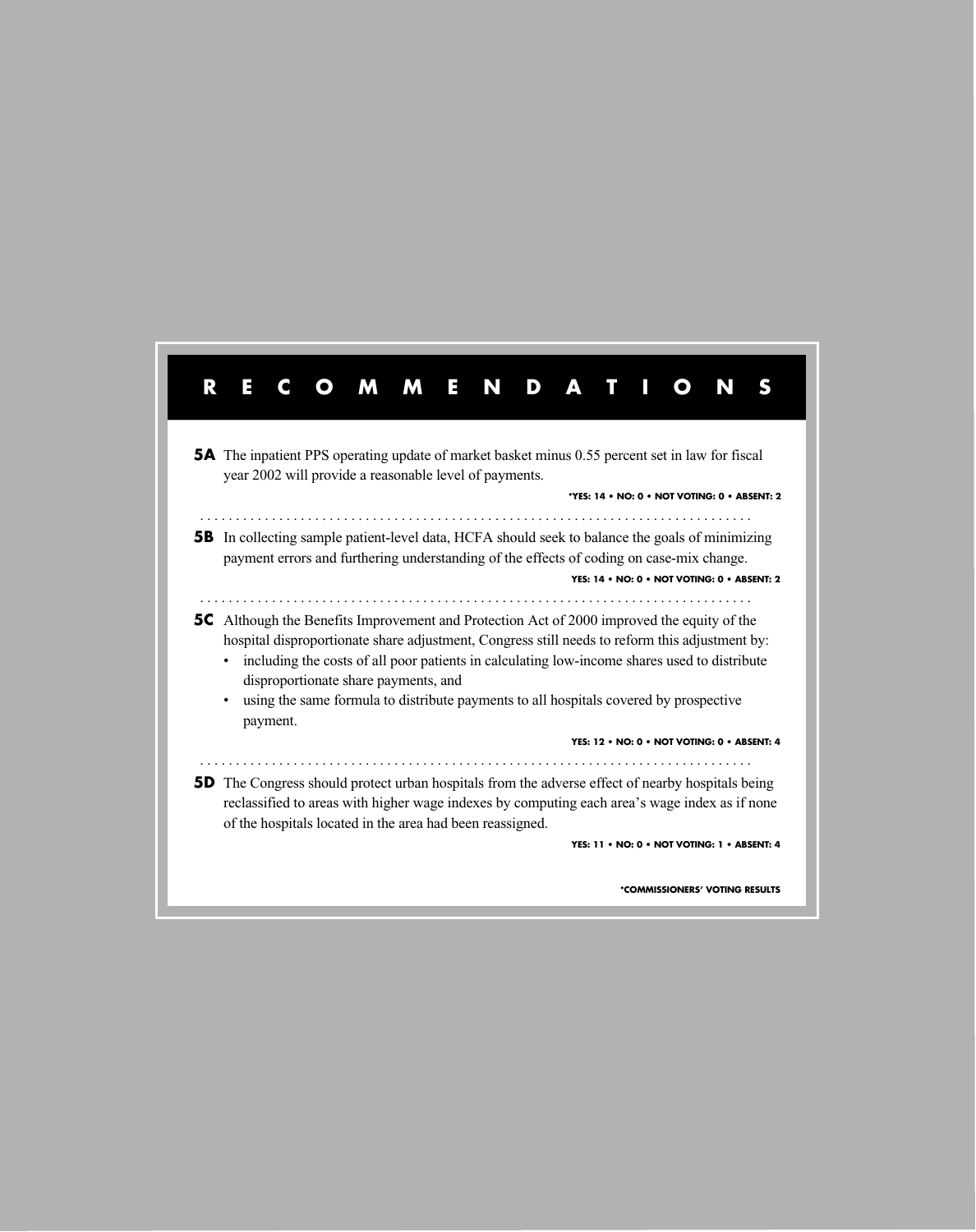**CHAPTER**

 $\blacktriangle$ 

# **Financial performance and inpatient payment issues for PPS hospitals**

ospitals' financial status deteriorated significantly in 1998 and 1999, due to a combination of Medicare payment cutbacks and falling payments from private payers. The Medicare margin for inpatient services declined to 12.0 percent from an all-time high of 16.9 percent, and the Medicare margins for hospitals' outpatient departments, rehabilitation and psychiatric units, home health agencies, and skilled nursing facilities also dropped during this period. There are signs of substantial improvement in fiscal 2000, however; the hospital total margin rose to a seasonally adjusted 5.1 percent for the first two quarters of the year from a 1999 low of 2.8 percent. Most of this upturn appears attributable to hospitals negotiating more favorable payment terms with private insurers and to onetime losses in 1999 resulting from divesting money-losing lines of business. We conclude that there is no compelling reason to change the current law payment update for fiscal year 2002. Although the Medicare, Medicaid, and SCHIP Benefits Improvement and Protection Act of 2000 (BIPA) implemented a welcome increase in Medicare disproportionate share payments for rural hospitals, we stress that further reform of this payment adjustment is needed. Finally, we recommend a change in the rules governing geographic reclassification to improve its equity among urban areas. Example 1

# **In this chapter**

- Overview of the payment system and policy changes
- Hospital financial performance
- Updating operating and capital payments
- Improving disproportionate share payment distribution methods
- Improving the equity of geographic reclassification for urban hospitals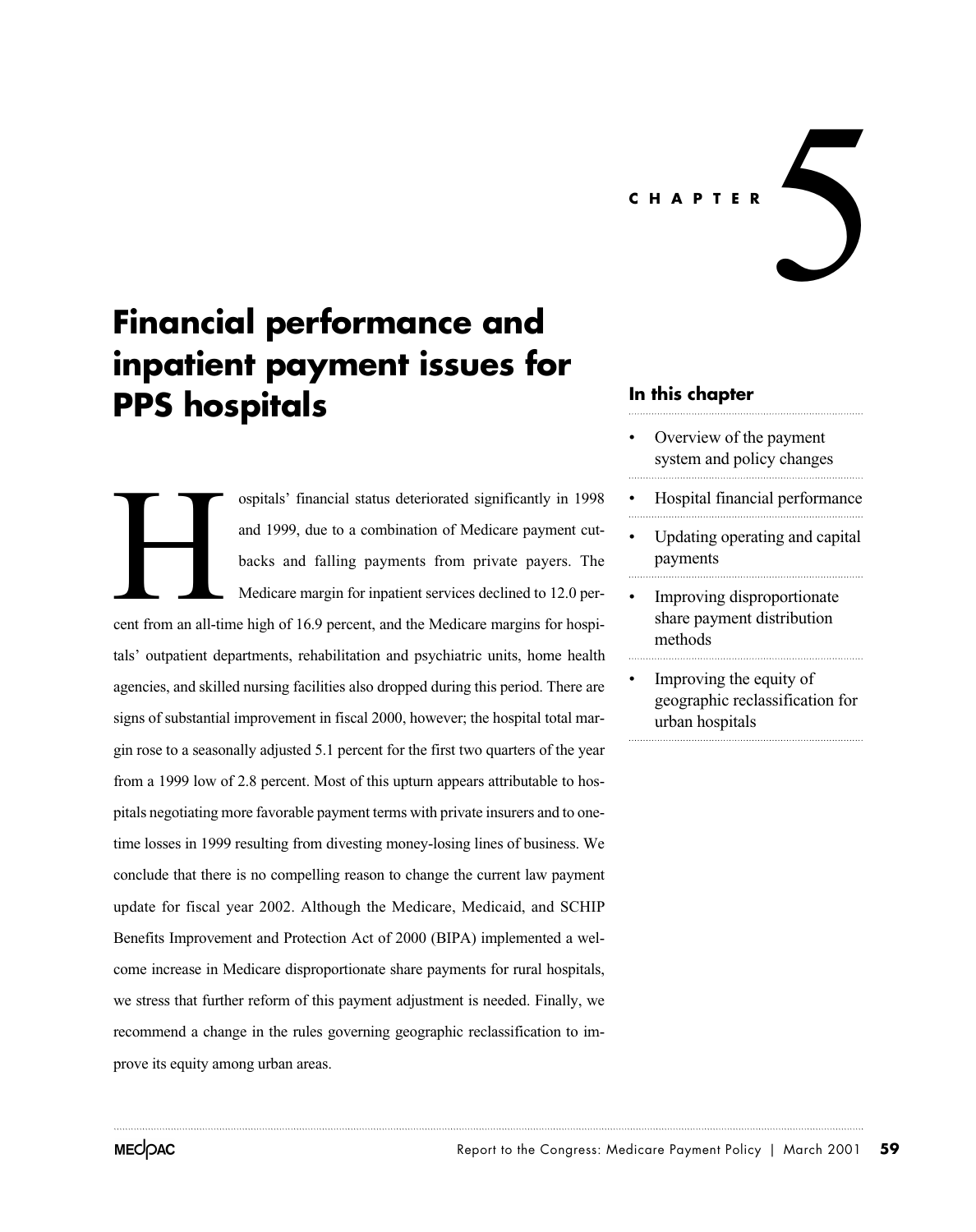# **Overview of the payment system and policy changes**

Under the inpatient prospective payment system (PPS), hospitals receive prospectively determined operating and capital payments for each Medicare discharge.<sup>1</sup> Operating payments totaled \$66 billion in 2000. They are intended to cover all costs hospitals incur in furnishing acute inpatient services for Medicare beneficiaries, except capital costs. Capital payments, which account for another \$6 billion, cover building and equipment costs (principally interest and depreciation) allocated to Medicare's inpatient services. Hospitals also receive \$6 billion in beneficiary copayments for inpatient services covered by the PPS and \$2 billion in payments for graduate medical education (GME) for physicians and other health professionals (Committee on Ways and Means 2000).

# **Operating and capital payment policies**

Hospitals' operating and capital payments for inpatient care under the PPS are determined in similar ways. Each payment system has three main components:

- the per-case base payment rate,
- a set of case weights, and
- special adjustments.

The base payment rate reflects the average costliness of Medicare cases nationwide, adjusted for the relative level of input prices in hospital market areas. The laborrelated portion of the base operating payment rate is adjusted by a wage index that reflects the relative level of hospital workers' wages in each metropolitan or statewide rural area.

A similar index, called the geographic adjustment factor, is used to adjust the base capital payment rate.<sup>2</sup> Medicare's capital PPS has been phased in from 1992 to 2001. All hospitals are now paid on the basis of national prospective rates, and in fiscal year 2002 other special provisions (such as hold-harmless payments) in place during the transition will no longer be in effect.

The second component of PPS payment is a weight that accounts for the relative costliness of each case compared with the national average Medicare case. A separate weight is defined for each of 499 diagnosis related groups (DRGs), and the same DRG definitions and weights are used for both operating and capital payments. The product of a hospital's base payment rate and the relative weight for the DRG to which a patient is assigned is the hospital's DRG payment rate for a case. Consequently, a facility's DRG operating and capital payments under the PPS automatically reflect its mix of Medicare patients among DRGs, as measured by the average weight of the DRGs used to pay for their care. This average weight is the facility's PPS casemix index (CMI).

The third PPS component consists of additional amounts that may be paid for unusual cases or to hospitals with certain characteristics. These factors are intended to account for differences in the costs of treating patients that are beyond hospitals' control or to accomplish broader policy objectives. Extremely costly cases can qualify for outlier payments, which are added to the DRG payment rate. An indirect medical education (IME) adjustment accounts for the higher patient care costs of teaching facilities, and hospitals that treat a disproportionate share of low-income patients receive the disproportionate share (DSH) adjustment. Finally, special payment provisions apply

to rural hospitals designated as sole community providers, referral centers, or small Medicare-dependent hospitals.<sup>3</sup>

# **Hospital financial performance**

The hospital sector is the single largest category of health spending and Medicare is the single largest purchaser of hospital services. The financial performance of the hospital industry is important for Medicare to ensure access to high-quality care for Medicare beneficiaries. The financial status of the industry depends on the volume of care provided, the per unit costs of providing that care, and the payments that private and public purchasers agree to make.

Hospitals were under financial pressure for most of the 1990s, first from public and later from private purchasers. As a result, hospitals have taken successful action to constrain cost growth, which initially improved financial performance. They also expanded into complementary lines of service by adding physician practices, health insurance subsidiaries, home health agencies, and skilled nursing facilities. In recent years, however, pressure has developed from the public and private sectors simultaneously, cost growth has begun to rise, and the expanded lines of service have produced unanticipated losses. These trends led to significant deterioration in hospital financial performance in 1998 and 1999. Signs of substantial improvement emerged in 2000, however, apparently led by payment changes in the private sector.

This section begins by reviewing hospital financial performance under Medicare. It then broadens to address all payers for hospital care, operating and non-operating revenue, and hospital total margins.

1 For Medicare beneficiaries enrolled in Medicare+Choice, services covered by the inpatient PPS usually will be paid under terms negotiated between the hospital and health plan.

2 Hospitals in Alaska and Hawaii also receive cost-of-living adjustments for the nonlabor portion of the base operating rate and for the federal capital payment rate.



<sup>3</sup> A sole community provider is designated by Medicare as the only provider of hospital care in a market area. A rural referral center is generally a large rural hospital designated by Medicare as serving patients referred by other hospitals or by physicians who are not members of its medical staff. A small rural Medicare-dependent hospital is located in a rural area, has 100 or fewer beds, is not classified as a sole community provider, and has at least 60 percent of inpatient days or discharges attributable to Medicare.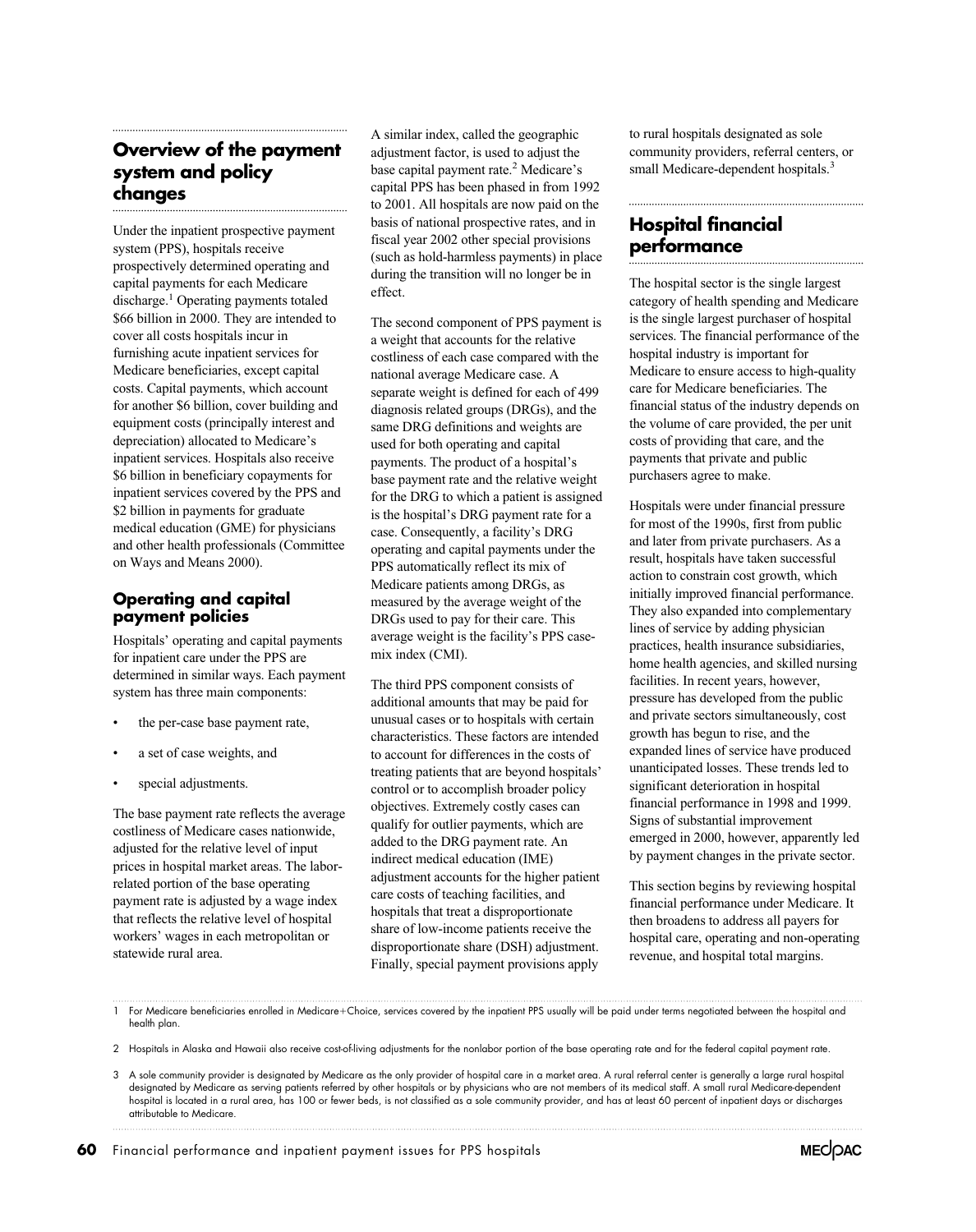# **Changes resulting from recent legislation**

The Balanced Budget Act of 1997 (BBA) included several provisions that affected inpatient payment to PPS hospitals, as well as payment for the other services they provide (including outpatient, skilled nursing, home health, rehabilitation, and psychiatric care). The Balanced Budget Refinement Act of 1999 (BBRA) and the Medicare, Medicaid, and SCHIP Benefits Improvement and Protection Act of 2000 (BIPA) slowed or reversed some of these changes, eliminating a significant portion of the savings resulting from the BBA.

Prior to the BBA, the update to PPS operating payments for fiscal year 1998 and beyond was equal to the forecasted increase in the PPS hospital market basket. However, since the inpatient PPS was introduced in 1984, the actual update has generally been below the market basket forecast. Action by the Secretary of Health and Human Services or the Congress led to updates averaging 2.1 percentage points below market basket from 1986 through 1996. The BBA continued this pattern by freezing rates in 1998, followed by updates of 1.9 and 1.8 percentage points below market basket in 1999 and 2000, respectively; 1.1 percent below market basket in 2001 and 2002; and equal to market basket thereafter. The BIPA increased the provisions for 2001 and 2002 and reduced it in 2003. It sets an update with an average value equal to the market basket in 2001, 0.55 percent below market basket in 2002 and 2003, and equal to the market basket thereafter. update relative to the BBA and the BBRA

The update for capital payments is established by the Secretary of Health and Human Services through regulation before the beginning of each fiscal year, rather than being set by statute.

The BBA sharply cut PPS capital payments for fiscal year 1998 to make these payments better reflect Medicareallowable capital costs. The Health Care Financing Administration (HCFA) overestimated capital cost growth in the early 1990s, and therefore set high annual updates to capital payment rates. Because actual payments were held equal to 90 percent of estimated capital costs in fiscal years 1992-1995, however, the updated payment rates did not result in increased payments. When budget neutrality expired in 1996, actual payments increased to equal updated rates, resulting in a 22.6 percent increase in rates. In response to that change, the BBA permanently reduced capital payment rates by 15.7 percent and, for fiscal years 1998-2002, by an additional 2.1 percent. This largely reversed the increase caused by the end of budget neutrality.

Effective fiscal year 1999, the BBA defined certain cases as transfers and paid for them using a modified payment formula. The cases must be in 10 DRGs selected by the Secretary and be discharged to PPS-excluded hospitals or units, skilled nursing facilities or, in some cases, home health care. Hospitals transferring patients are paid an average per diem amount for the days before transfer (twice the per diem rate for the first day) up to the full DRG rate. The Secretary identified the applicable DRGs based on high volume and above-average use of post-acute care, and estimated that the provision would reduce PPS payments by 0.6 percent.

The BBA reduced indirect medical education (IME) payments to teaching hospitals. Before the BBA, payments were increased by 7.7 percent for each 10 percent increase in a hospital's ratio of residents to beds. The BBA reduced this to 7.0 percent in 1998, 6.5 percent in 1999, 6.0 percent in 2000, and 5.5 percent in 2001 and subsequent years. The BBRA slowed this reduction to 6.5 percent in 2000, 6.25 percent in 2001, and 5.5 percent in 2002 and subsequent years. The BIPA further liberalized the

adjustment to an average of 6.5 percent in 2001, 6.5 percent in 2002, and 5.5 percent in 2003 and beyond.

The BBA cut DSH payments during fiscal years 1998–2002, with reductions implemented in one-percentage-point increments reaching 5 percent in 2002, but with no further reductions in 2003 and after. The BBRA froze the reduction at 3 percent in 2001 and changed it to 4 percent in 2002. The BIPA softened the reduction further to an average of 2 percent in 2001 and 3 percent in 2002; full DSH payments will be made in 2003 and beyond. In addition, the BBA required that HCFA recommend a new payment formula for the DSH adjustment, that the new formula treat all hospitals equally, and that the low-income share measure continue to reflect both Medicaid patients and Medicare patients eligible for Supplemental Security Income. Although due by August of 1998, HCFA has not yet issued its report recommending a new payment formula.

The BBRA made other changes to reduce disparity in graduate medical education (GME) payments. In addition, the Secretary was directed to collect the uncompensated care data needed to reform the distribution of DSH payments. The BIPA made changes to the process for reclassifying hospitals for the wage index and other changes to enhance payments for rural to reduce the variation in GME payments. hospitals. The BIPA made further changes

Before the BBA, Medicare reimbursed hospitals fully for Medicare beneficiaries' bad debts at PPS hospitals. The BBA reduced this reimbursement in three steps to 55 percent of bad debts in 2000. The BBRA left this schedule unchanged, but the BIPA increased the percentage reimbursed to 70 percent in 2001 and thereafter.  $\blacksquare$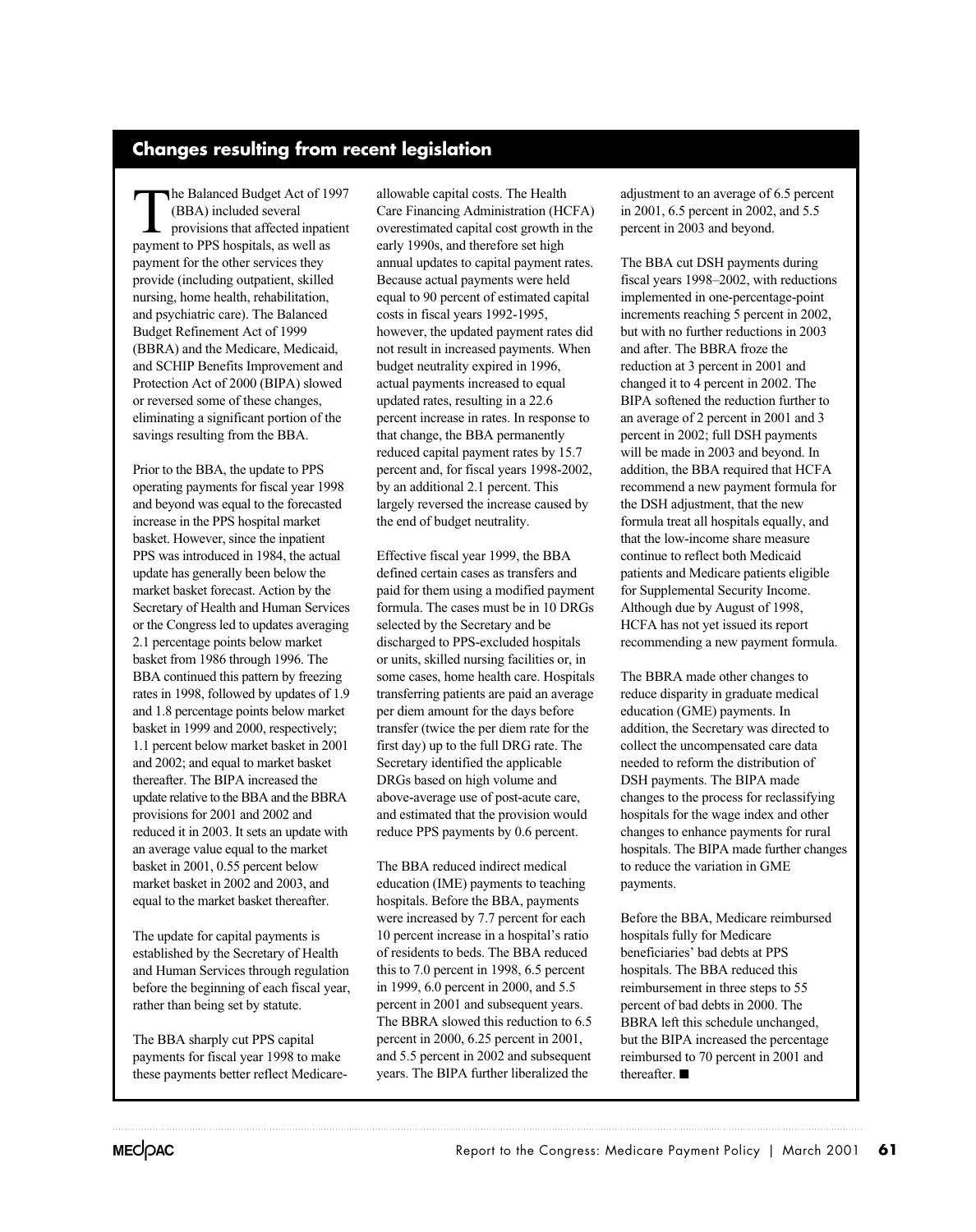# **Financial performance under Medicare**

Medicare accounts for about 36 percent of spending on hospital care; all private payers combined account for 42 percent. Our discussion of hospitals' Medicare financial performance begins with the trend in cost per case—a direct measure of the resources used in producing inpatient care—and the trend in length of stay, a key determinant of inpatient cost growth. This discussion leads to a comparison of the trends in cost per case, payment per case, the hospital market basket, and the payment update factor. We then describe the trend in inpatient margins to understand how changes in Medicare payment policies affect hospital financial performance. Finally, we have expanded our research to include a margin for hospitals' five largest lines of Medicare business, which provides a comprehensive understanding of the overall impact of Medicare payment policy on hospitals.

# **Length of stay and cost per case**

We examined length of stay and cost per case for both Medicare beneficiaries and the patients of all payers. The Medicare Cost Report provides information on inpatient care for Medicare beneficiaries, while American Hospital Association (AHA) data give information on care to all patients, including expenses per adjusted admission, a measure encompassing both inpatient and outpatient care.

**Trend during the 1990s** Through the 1990s reductions in length of stay for Medicare's patients and those of other payers have been associated with slow growth or actual declines in real cost per case. We have calculated the real change in cost per case, which removes the effect of inflation over time. From 1992 through 1997, Medicare real cost per case declined every year, falling more than 3 percent in both 1994 and 1995 (Figure 5-1). In 1998 and 1999, it increased minimally—0.3 and 0.9 percent, respectively. In comparison, PPS length of stay declined from 1990 to 1997 at an average rate of 4.6 percent per year, and slowed to 2.4



# **5-1 Cumulative changes in Medicare and total length of stay and real cost per case, 1989–1999**



 HCFA) are based only on hospitals paid under prospective payment and on prospective payment system years. Real costs are calculated using the Gross Domestic Product implicit price deflator. Additional data are shown in Appendix Table B-1.

Source: MedPAC analysis of American Hospital Association Annual Survey of Hospitals and Medicare Cost Report data from HCFA.

percent in 1998 and 1.6 percent in 1999. Thus, large length-of-stay declines were associated with negative real cost growth through the mid-1990s, and smaller reductions in length of stay are associated with a slight increase in real cost per case in both 1998 and 1999. In aggregate, Medicare length of stay dropped more than 32 percent from 1990 through 1999, and Medicare real cost per case fell almost 1 percent.

Changes over time in real cost per case for all payers are also closely associated with 1990s while real cost per case increased, as the decline in length of stay grew larger between 1993 and 1998, real cost per case fell. In the past decade, length of stay for all payers decreased 20 percent, while length-of-stay changes. Although all-payer length of stay dropped slightly in the early

their real cost per case increased almost declines for all payers compared to Medicare alone resulted in larger cost growth for all payers. 20 percent. Thus, smaller length-of-stay

**Trend by type of hospital** The trends in Medicare length of stay differed among hospital types early in the decade, but have become more similar as the trend in length of stay stabilized. While both urban and rural hospitals had declines in Medicare length of stay every year throughout the 1990s, the reduction has been greater for urban hospitals, perhaps due to the greater availability of postacute care providers in urban areas. In the mid-1990s, the drop in urban hospitals' length of stay exceeded the decline for rural hospitals by 2 percent a year; in 1999, the difference was only 0.3 percent.

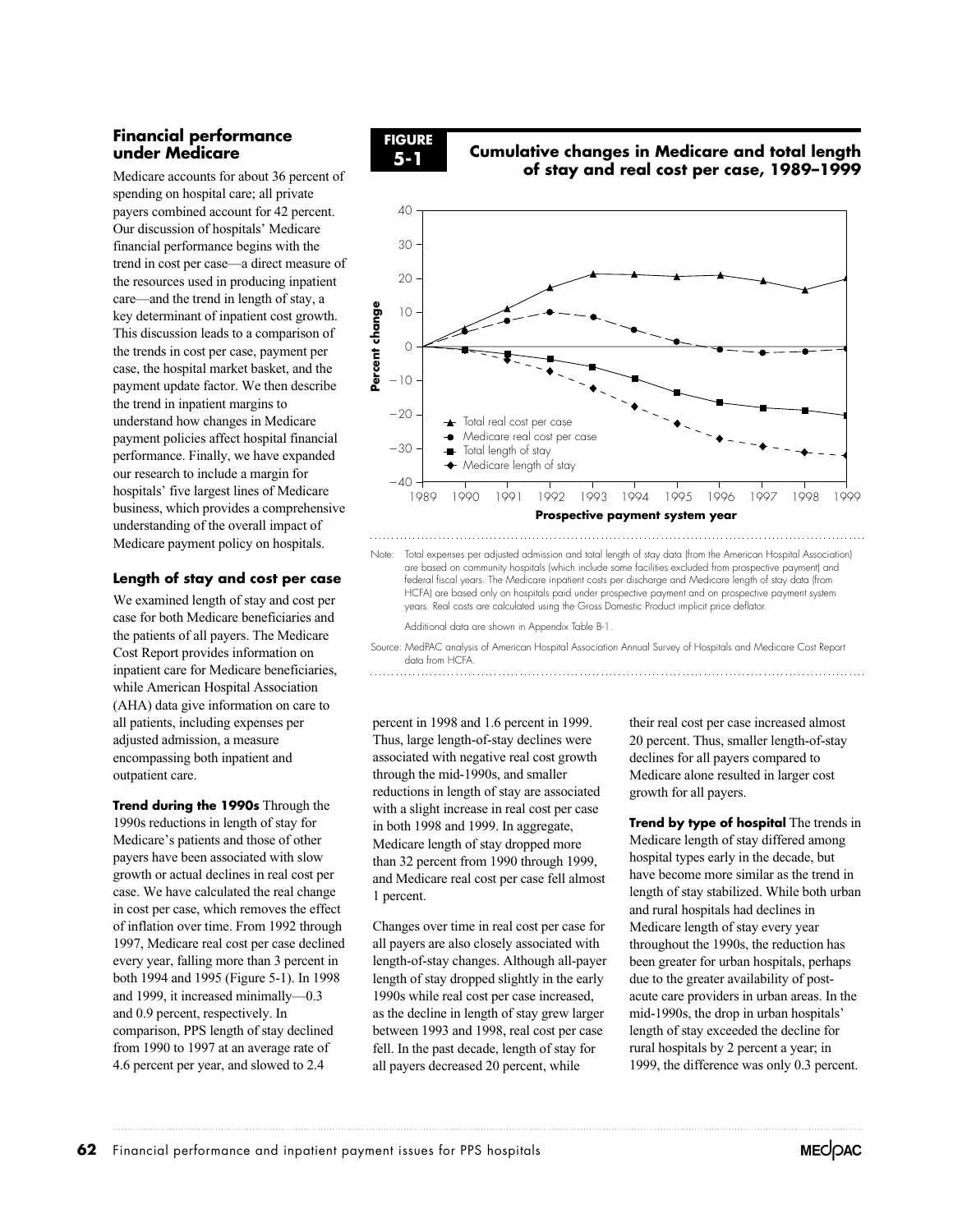The largest length-of-stay declines have been experienced by major teaching hospitals, and the smallest decreases by non-teaching hospitals.4

These differences in length-of-stay changes are reflected in the cost per case trend. Growth in cost per case declined through the 1990s for all hospitals, but rural hospitals have always lagged behind their urban counterparts. For the past six years, cost per case growth for rural hospitals has been 1 to 2 percentage points higher than that of urban hospitals. In 1999, rural hospital cost per case increased nearly 4 percent, while urban hospital cost per case increased about 2 percent—the highest rates since 1993 for both groups.

Payment growth for inpatient services is heavily influenced by Medicare payment rates. In fiscal years 1998 through 2000 (the first three years of the BBA), update factors for the PPS operating payment rates were the lowest since prospective payment began (0 percent, 0.5 percent and 1.1 percent, respectively). Focusing solely on the update factor to gauge the adequacy of Medicare payment, however, is misleading. Hospitals have been successful in containing cost growth during this period, mostly through lengthof-stay reductions, and the smaller updates were a direct response to that trend. Since the drop in length of stay began in the early 1990s, the cumulative payment increase has been substantially larger than the cumulative increase in hospital costs.

With the lone exception of 1998, growth in Medicare payments per case has exceeded the update factor every year since prospective payment began (Figure 5-2). Based on Medicare Cost Report data, PPS payments per case increased by a cumulative 42 percent between 1990 and 1999; the cumulative payment

# **FIGURE**

## **5-2 Cumulative changes in Medicare hospital inpatient payments per case and costs per case, and operating update factor, 1989–1999**



Note: Data for 1999 are preliminary, based on 50 percent of all hospitals covered by prospective payment. The operating update factor applies to operating payments, which account for appoximately 92 percent of Medicare payments. Capital payments make up the remaining 8 percent.

Additional data are shown in Appendix Table B-1.

Source: MedPAC analysis of Medicare Cost Report data.

updates during this period were 24 percent, and the market basket increased a cumulative 36 percent. Much of the difference between payments per case and the update factor reflects a rise in the late 1980s through the mid-1990s. $5$ However, the CMI fell in both 1998 and 1999, which helped close the gap between growth in payments per case and the update factor. In 1998, payments per case fell by 2.1 percent (relative to an update factor of 0 percent), then increased by 0.7 percent in 1999 (relative to an update factor of 0.5 percent). Low or negative growth in payment per case is largely a result of the BBA but also results from reductions in the CMI, possibly linked to Medicare case-mix index CMI in the

hospital concerns about government "fraud and abuse" investigations into the DRG coding of cases.

#### **Medicare inpatient margin**

The Medicare inpatient margin is an important measure of the adequacy of Medicare payments to hospitals. This margin compares the payments hospitals receive from Medicare for inpatient services with their Medicare-allowable costs for these services, such that trends in both payments and costs will affect the value.<sup>6</sup>

**Trend during the 1990s** The PPS inpatient margin was negative in the early 1990s, reaching a low of  $-2.4$  percent in 1991, due primarily to cost increases that

4 Major teaching hospitals are defined by a ratio of interns and residents to beds of 0.25 or greater, while other teaching hospitals have a ratio less than 0.25.

5 The CMI is the average payment weight of the hospital's cases by DRG; an increase in the CMI automatically raises payments by the same proportion.

<sup>6</sup> The inpatient margin is calculated (in percentage terms) as the difference between inpatient payments and Medicare-allowable costs (as derived from costs reported on the cost report each hospital submits to HCFA) divided by inpatient payments. The same general approach is used for the other Medicare margins discussed later in the chapter.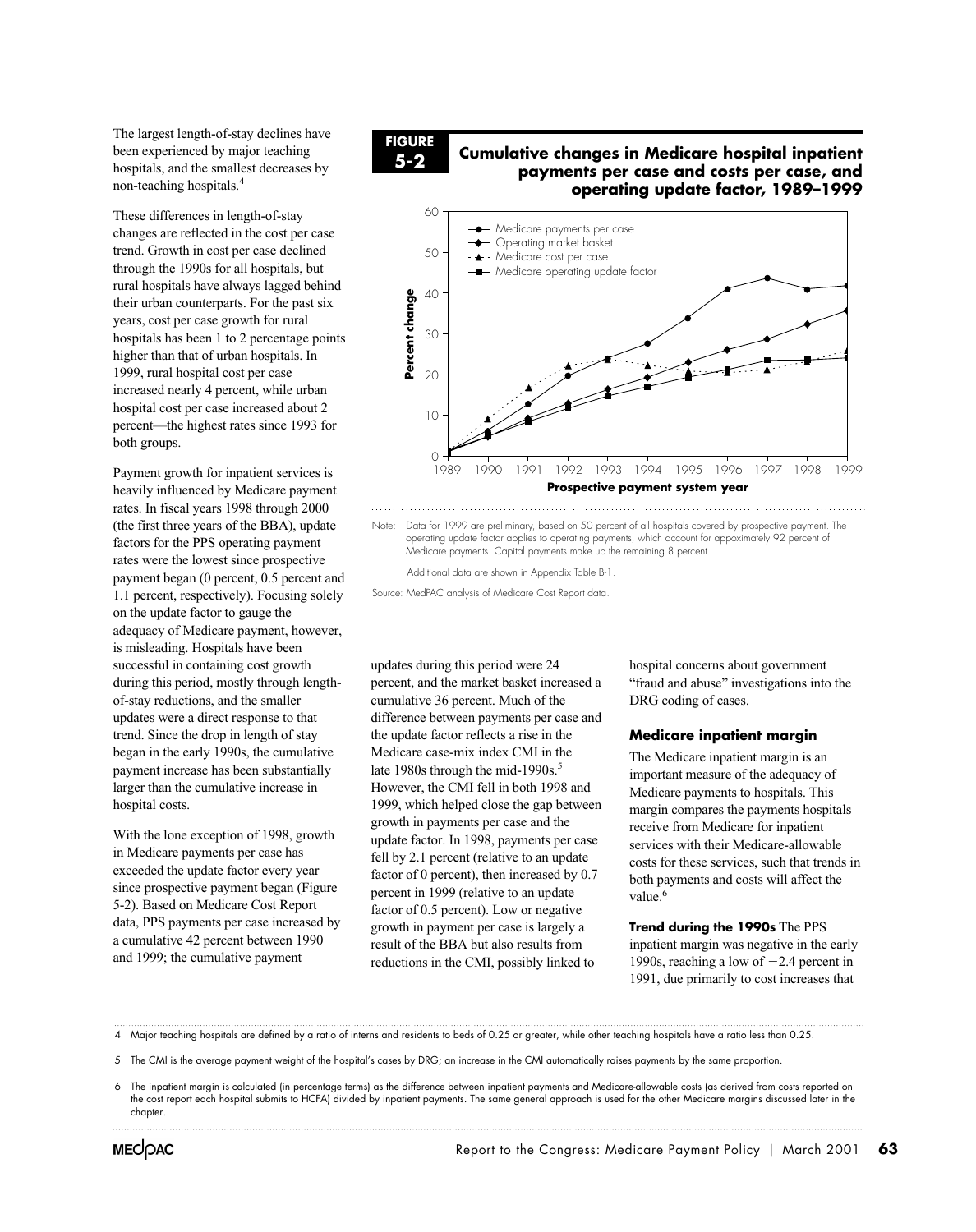far exceeded the payment updates. Hospital cost containment from the midto late 1990s increased the margin, which reached an all-time high of 16.9 percent in 1997 (Figure 5-3). In 1998 and 1999, the inpatient margin fell because of a combination of BBA provisions, a return to positive cost growth for hospitals, and hospital concerns with coding-related "fraud and abuse" enforcement by the Inspector General. Although the BBA went into effect mostly in 1998, certain policies (such as the capital update) began to affect hospitals in 1997 but did not slow the growth in inpatient margin that year.<sup>7</sup> The inpatient margin fell to 13.7 percent in 1998 and to 12.0 percent in 1999. The 5 percentage point drop from 1997 to 1999 still leaves this margin higher than at any time prior to 1996.

The major impact of the BBA has already been felt by hospitals, and the BBRA and the BIPA have eliminated many of the further BBA reductions that had been scheduled for 2000 through 2002. As additional effect on inpatient payment in fiscal year 2002, but if hospital costs continue to increase at rates similar to continue to fall. 1998 and 1999, the inpatient margin could and the BIPA should not have much of an such, the combined effect of the BBA, the BBRA

Despite relatively high inpatient margins in recent years, not all hospitals profit from Medicare inpatient care. As PPS inpatient margins rose in the early 1990s, the number of hospitals with negative margins fell in each year from 1991 through 1996. But even in 1996 and 1997, when inpatient margins were at their highest, nearly one in four hospitals lost money on Medicare inpatient services (Figure 5-4). The drop in the inpatient margin in 1998 and 1999 was accompanied by increases in the proportion of hospitals with negative margins, which reached 34 percent in 1999. The steep climb in the number of hospitals with negative inpatient margins does not bode well for some hospitals, as



# **5-3 Medicare hospital inpatient margin excluding graduate medical education, 1990–1999**



 for 1999 have been weighted by teaching status to improve predictive accuracy. Margins for all years are based on Medicare-allowed costs.

Additional data are shown in Appendix Table B-4.

Source: MedPAC analysis of Medicare Cost Report data from HCFA.

inpatient payments generally offset hospital losses on other lines of Medicare service.

**Trend by type of hospital** The decline in inpatient margins in 1998 and 1999 varied by teaching status and between urban and rural hospitals. Medicare payments to hospitals are adjusted for a variety of factors that impact these groups differentially, including degree of teaching intensity, location in a large urban area relative to a smaller urban or rural area, and treatment of low-income patients. The trends by teaching status and urban versus rural hospitals are not unrelated; major teaching hospitals are located predominantly in large urban areas, while rural areas have predominantly non-teaching hospitals.

Teaching hospitals—those employing residents—receive additional Medicare payments through the IME adjustment in an effort to compensate for their higher costs. Teaching hospitals tend to have much higher inpatient margins than nonteaching hospitals, due primarily to these teaching-related payments and to DSH payments (Figure 5-5). Although cuts in the BBA applied more to teaching hospitals, major teaching hospitals' inpatient margins in 1999 remained essentially unchanged, while the inpatient margins of other teaching and nonteaching hospitals continued to decline from their 1997 highs. One reason for this disparity is that major teaching hospitals had lower growth in cost per case than other hospitals in 1998 and 1999.

The BBA reduced capital rates by 15.7 percent for discharges occurring on or after October 1, 1997, which allowed some of the impact of this provision to appear on 1997 cost reports.

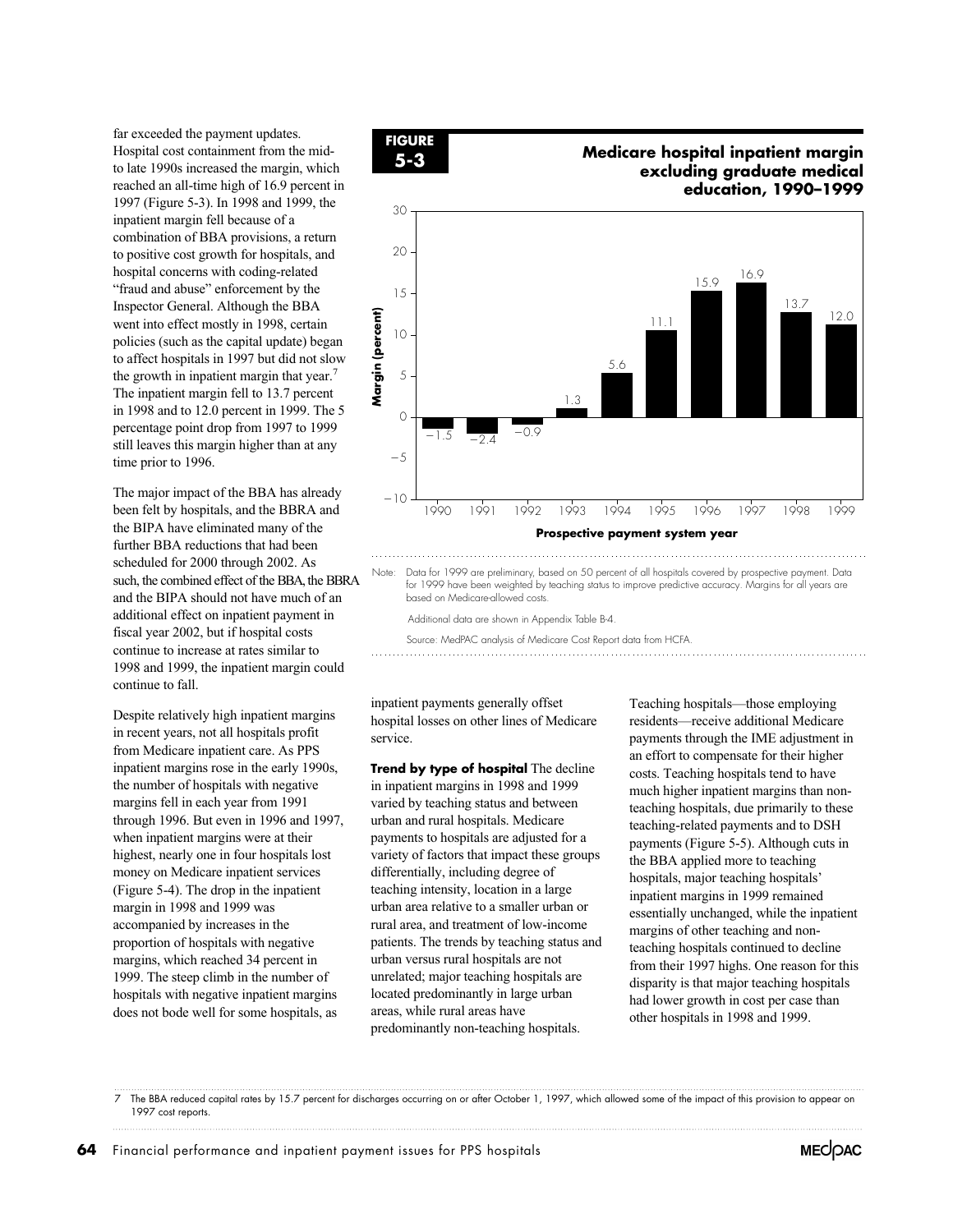**FIGURE**

# **5-4 Percent of hospitals with negative Medicare inpatient margins excluding graduate medical education, 1990–1999**



Note: Data for 1999 are preliminary, based on 50 percent of all hospitals covered by prospective payment. Margins for all years are based on Medicare-allowed costs.

Additional data for 1999 are shown in Appendix Table B-5.

Source: MedPAC analysis of Medicare Cost Report data from HCFA.

Rural hospitals have consistently had lower Medicare inpatient margins than urban hospitals due to lower IME and DSH payments as well as higher cost growth. From 1992 through 1999, the gap between urban and rural hospital margins widened (Figure 5-6)*.* In 1997, before the BBA, rural hospital inpatient margins fell slightly due to high cost per case growth, while urban margins continued to increase. Rural hospital margins also fell faster than those of urban hospitals after the BBA in 1998, but again this was due to higher cost growth. In 1999, the urban margin fell to 13.2 percent, after reaching an all-time high of over 18 percent in 1997, while the margin for rural hospitals fell to 3.4 percent after peaking at 10 percent in 1996.

#### **Overall Medicare margin**

Although the inpatient margin is a useful tool for analyzing Medicare payment policy, it does not provide a comprehensive picture of Medicare's impact on hospitals because virtually all hospitals provide other services to



Source: MedPAC analysis of Medicare Cost Report data from HCFA.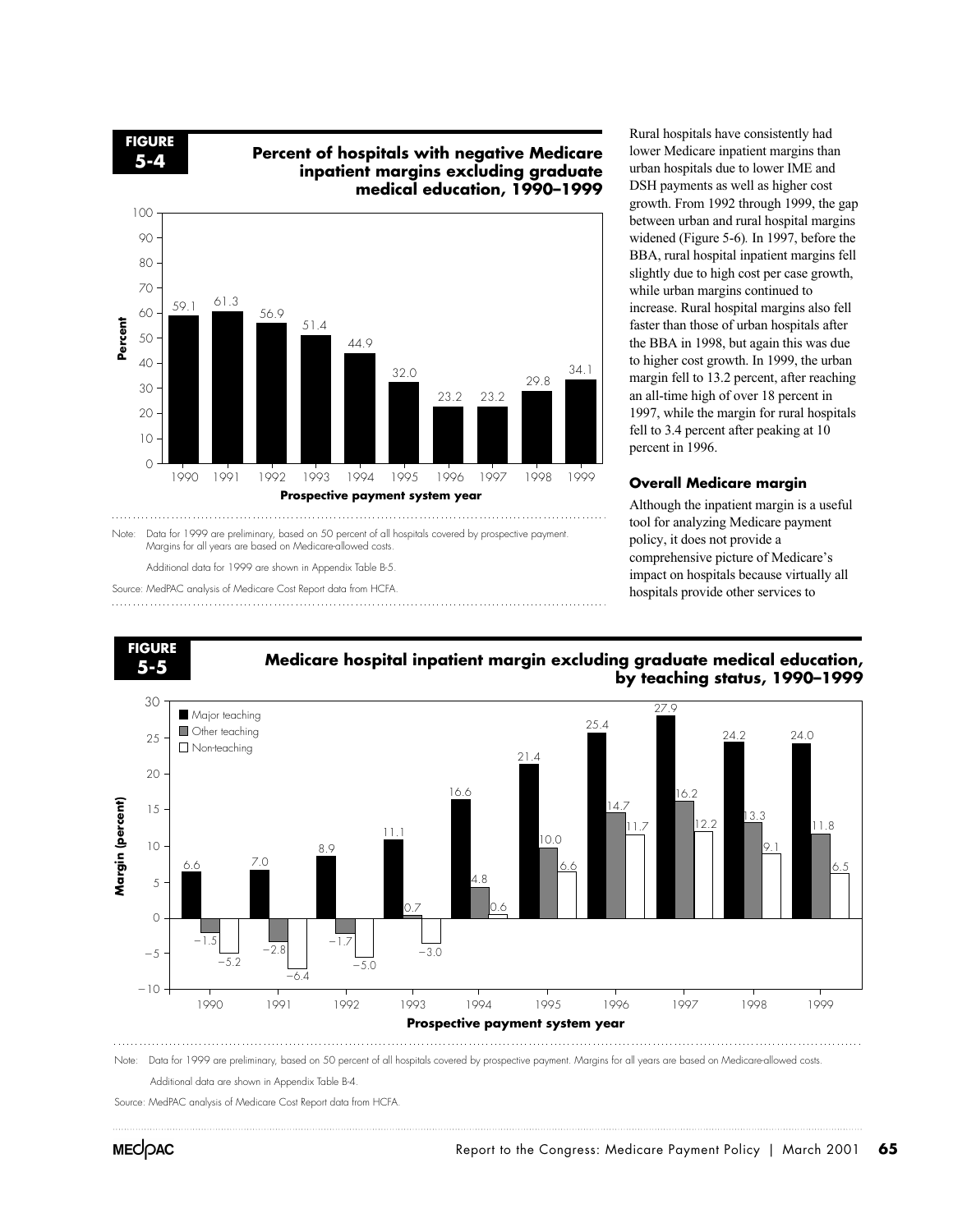**FIGURE 5-6**

# **Medicare hospital inpatient margin excluding graduate medical education, by urban and rural location, 1990–1999**



Note: Data for 1999 are preliminary, based on 50 percent of all hospitals covered by prospective payment. Margins for all years are based on Medicare-allowed costs. Additional data are shown in Appendix Table B-4.

Source: MedPAC analysis of Medicare Cost Report data from HCFA.

Medicare beneficiaries. MedPAC created the overall Medicare margin in conjunction with HCFA to provide a comprehensive analysis of hospital Medicare payments and costs for the five largest lines of Medicare service to hospitals paid under the inpatient PPS. The Medicare margin includes payments and costs for PPS inpatient, outpatient, home health, skilled nursing, and PPSexempt (psychiatric and rehabilitation) services, as well as GME and Medicare bad debt payments, incorporating more than 90 percent of Medicare payments.<sup>8</sup>

The overall Medicare margin allows policymakers to compare Medicare

margins among service lines, and to gauge the contributions of each component to the total. Increases in volume and recent policy changes, such as the introduction of new payment systems for outpatient and post-acute care, have increased the policy relevance of these other Medicare services that hospitals provide.

Until recently, many services under Medicare were paid on a cost basis, but Medicare payments often did not cover costs due to discounts or limits on payment. For instance, Medicare paid 94.2 percent of operating costs and 90 percent of capital costs for outpatient

services prior to the outpatient PPS. In preparing their Medicare Cost Reports, providers have had a strong incentive to allocate overhead and ancillary costs disproportionately to those services (primarily outpatient, home health, and skilled nursing) for which payments were made on a cost basis, rather than by prospective payment.

A 1993 Prospective Payment Assessment Commission (ProPAC) study found that outpatient costs were overstated by at least 8 percent, and a 1994 HCFA-sponsored study suggested that these costs may have been overstated by more than 15 percent (ProPAC 1993, CHPS Consulting 1994).<sup>9</sup> The incentive to allocate overhead and ancillary costs to cost-reimbursed postacute services is as strong as for outpatient services. Although no information is available on the extent of the reporting bias, negative margins for these services are due at least somewhat to this overallocation of costs by providers, and the disparity in margin between inpatient and other services is not nearly as great as the nominal values would suggest.

**Trend during the 1990s** The margins for each component and the overall Medicare margin have declined from 1996 through 1999 (Table 5-1). The overall Medicare margin fell from an alltime high of 10.4 percent in 1997 to 5.6 percent in 1999. Each component is shown excluding graduate medical line includes GME (which reduces the overall margin by approximately 0.5 percent a year).10 Inpatient payments are the key determinant of the overall margin; despite negative margins for most components, the inpatient margin keeps the overall margin well above zero. In 1999, the overall Medicare margin dropped moderately, but the real movement in this margin occurred from education, while the total margin

8 In future iterations of this margin, HCFA and MedPAC hope to include other elements of the Medicare program that affect hospitals, including payments and costs for care in comprehensive outpatient rehabilitation facilities, fee-based outpatient services (such as durable medical equipment and laboratory), and hospice and ambulance services.

9 The final report of HCFA's study contains a series of DRG-specific values, rather than an aggregate national figure for outpatient cost overstatement. However, the study's principal investigator has estimated that the national figure is between 15 and 20 percent.

10 The inclusion of GME tends to drive down the measured margin because GME costs are generally higher than payments. GME affects inpatient services to the greatest extent and all other services to a lesser extent. The relationship of GME payments and costs did not change materially under the BBA.

**66** Financial performance and inpatient payment issues for PPS hospitals

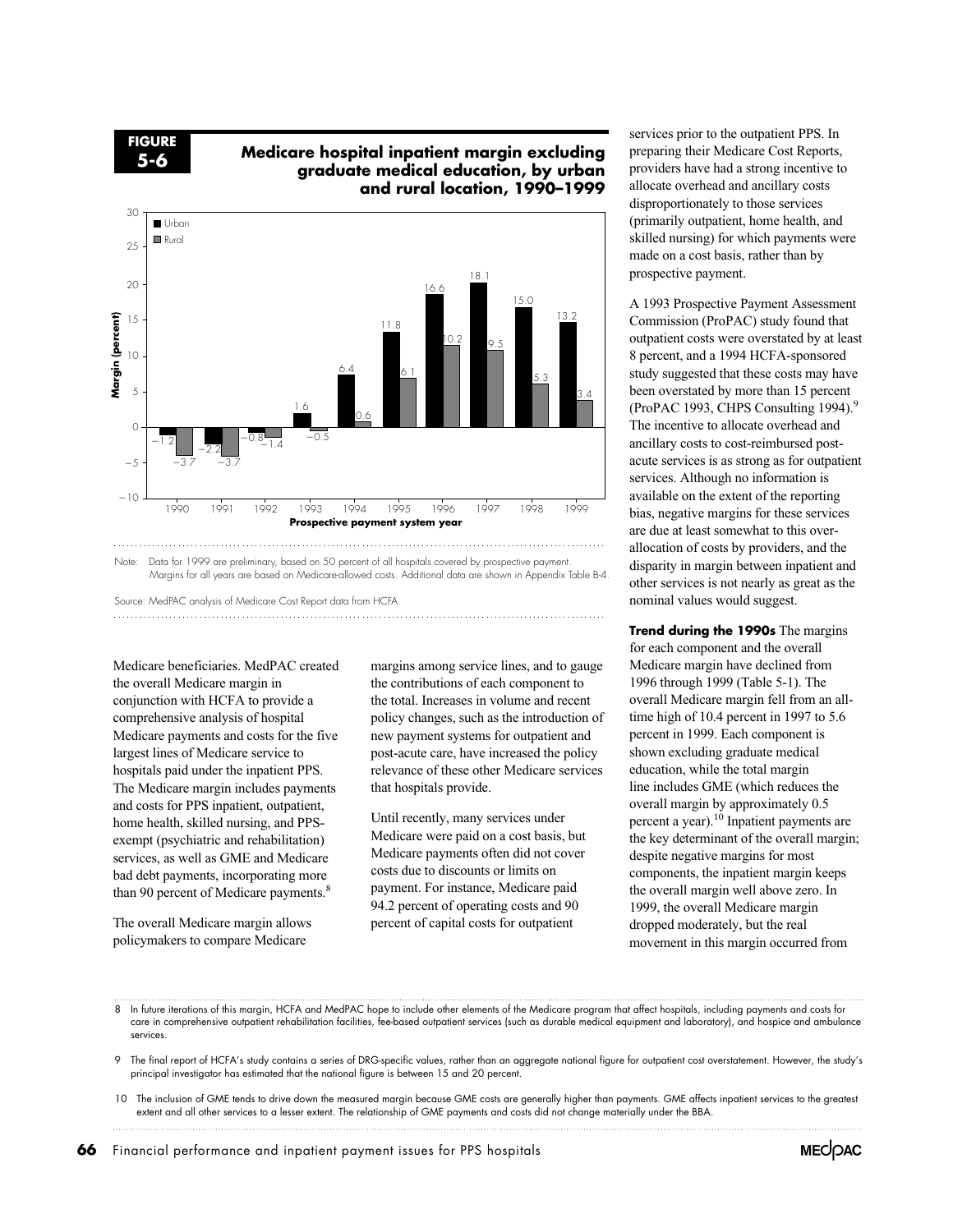## **Overall hospital Medicare margin, 1996–1999**

| Component                | 1996    | 1997    | 1998    | 1999    | Component<br>cost share<br>1999 |
|--------------------------|---------|---------|---------|---------|---------------------------------|
| Inpatient                | 15.9%   | 16.9%   | 137%    | 12.0%   | 71.2%                           |
| Outpatient               | $-78$   | $-6.7$  | $-16.7$ | $-15.4$ | 17.4                            |
| Skilled nursing facility | $-11.8$ | $-14.5$ | $-259$  | $-514$  | 28                              |
| Home health agency       | $-4.5$  | $-4.5$  | $-248$  | $-13.9$ | 4.0                             |
| PPS-exempt units         | 6.2     | 4.4     | 0.7     | 4.0     | 4.6                             |
| Total                    | 99      | 104     | 60      | 5.6     | 100.0                           |

Note: PPS (prospective payment system). PPS-exempt units include inpatient psychiatric and rehabilitation services. Data are based on Medicare-allowable costs. Data for 1999 are preliminary, based on 50 percent of all hospitals covered by prospective payment. Data for 1999 have been weighted by teaching status in order to improve predictive accuracy. Components exclude graduate medical education costs and payments; total includes them.

Additional data are found in Appendix Tables B-4, B-6, B-7, B-8, B-9, and B-10.

Source: MedPAC analysis of Medicare Cost Report data from HCFA.

1997 to 1998, when it fell more than 4 points. The 1998 reduction is evidence that the BBA effectively reduced Medicare payments to hospitals, but also is due to a return to positive nominal cost growth.

The BBA caused large reductions in each component of the overall Medicare margin in 1998, but the margins for all components except hospital-based skilled nursing facilities (SNFs) leveled out in 1999. Home health margins recovered primarily because hospitals closed their unprofitable agencies, but the improved PPS-exempt unit and outpatient margins in 1999 are probably overstated, due to differences in the sample of hospital cost reports available in 1998 and 1999. We believe that these component margin values may drop somewhat when complete data become available.

The hospital-based SNF margin fell substantially in 1998 and 1999, reaching 51 percent. HCFA predicted the impact of the SNF PPS on hospital-based units would be a 20 percent decrease in payments, which would reduce the pre-1997 SNF margin of  $-15$  percent to  $-45$  percent. Thus, the impact of prospective payment was slightly greater than projected by HCFA. However, the SNF margin in 1999, though severe, represents payment of 66 cents on the dollar, not 49 cents on the dollar, $11$  and the SNF margin was negative before the PPS was implemented, despite cost-based reimbursement with certain limits. We believe a significant portion of the negative SNF margin reflects the overallocation of hospital overhead costs to cost-reimbursed units.

Despite the fairly large drop in margin for most non-inpatient components of Medicare payments from 1996 through 1999 and the fact that all non-inpatient components (including GME) had very low or negative margins, the overall Medicare margin remained well above zero in 1998 and 1999. The positive overall margin results from the relative payment and cost shares of the margin components, which are dominated by inpatient services. In 1999, the PPS inpatient cost share was 71.2 percent, the outpatient cost share was 17.4 percent, and the other three components combined were less than 12 percent (Table 5-1).

The trend in component cost shares within the overall Medicare margin suggests a behavioral response to changes in Medicare payment policy. In the early to mid-1990s, the number of hospital-based home health and skilled nursing units increased substantially. Hospitals moved into these services to ensure a continuum of care to patients but also to receive multiple payments for the same beneficiary as they moved through this continuum. As Medicare payments for skilled nursing and home health services were constrained by provisions of the BBA, hospitals have moved away from providing these services and refocused on inpatient care. Consequently, the proportion of total costs for both home health and skilled nursing care was reduced by one-third or more between 1997 and 1999.

**Trend by type of hospital** Just as teaching hospitals have higher inpatient margins, they also have higher overall Medicare margins. Although the margins for outpatient, skilled nursing, home health and PPS-exempt services were similarly low for teaching and nonteaching hospitals, the overall Medicare margin for major teaching hospitals was nearly 15 points higher than that of nonteaching hospitals in 1999 (Figure 5-7). This is due almost entirely to high inpatient margins, linked to greater IME and DSH payments. Although the BBA had a proportionately greater impact on teaching hospitals' payments, their Medicare margins have remained high. In fact, the overall Medicare margin for major teaching hospitals actually increased nearly 1 percentage point from 1998 to 1999, accomplished through slower cost per case growth and reduced skilled nursing services.

Similar to the inpatient margin, rural hospitals have lower overall Medicare margins than urban hospitals, and the gap has widened in each of the years for which we have data (Figure 5-8). In 1998, effect, the overall Medicare margin for rural hospitals fell 6 percentage points, to when the BBA payment policies went into

11 Because the denominator of a margin is payments, not costs, reductions in payments have a proportionately larger impact on a margin than a direct ratio of payments to costs.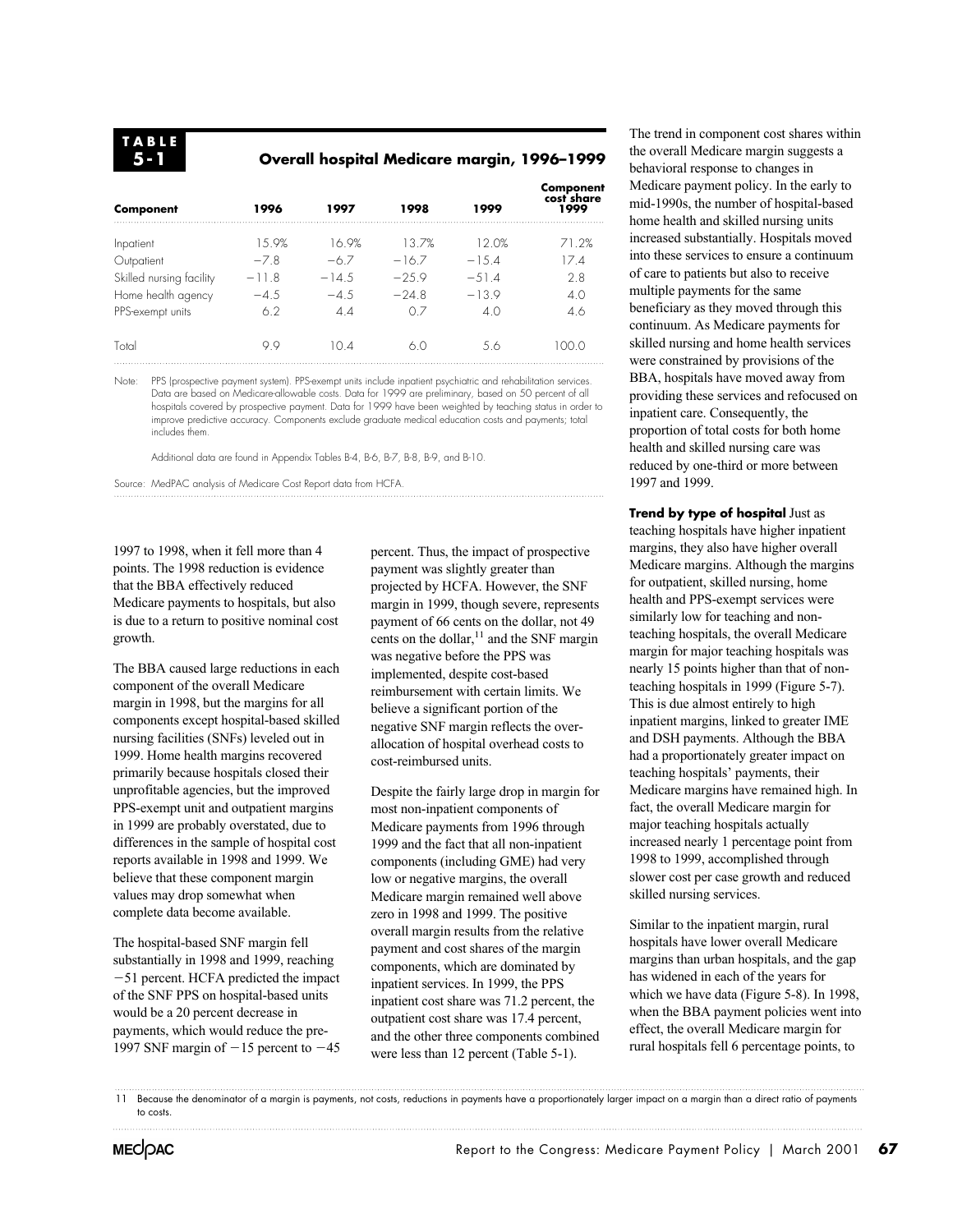**FIGURE**

# **5-7 Overall hospital Medicare margin including graduate medical education, by teaching status, 1996–1999**



Note: Data for 1999 are preliminary, based on 50 percent of all hospitals covered by prospective payment. Margins for all years are based on Medicare-allowed costs.

Additional data are shown in Appendix Table B-10.

Source: MedPAC analysis of Medicare Cost Report data from HCFA.

**FIGURE**

#### **5-8 Overall hospital Medicare margin including graduate medical education, by urban and rural location, 1996–1999**



Note: Data for 1999 are preliminary, based on 50 percent of all hospitals covered by prospective payment. Margins for all years are based on Medicare-allowed costs.

Additional data are shown in Appendix Table B-10.

Source: MedPAC analysis of Medicare Cost Report data from HCFA.

 $-2.1$  percent. In 1999, the overall margin fell again for both urban and rural hospitals, and the disparity between the two groups increased. As with the inpatient margin, the disparity in overall Medicare margin between urban and rural hospitals is due mostly to limited IME and DSH payments for rural hospitals, and to larger cost increases in rural areas.

The overall Medicare margin may continue to fall if length of stay continues to stabilize and hospital costs continue to increase. However, both the BBRA and the BIPA improved Medicare payments relative to the BBA reductions.

projected to increase the aggregate outpatient margin slightly after its implementation, and with the corridor and technology pass-through payments put in place under the BBRA, hospital losses from the outpatient PPS will be limited. A PPS for home health services has been implemented that could affect home health margins, but the interim payment system in place in 1998 already had a significant negative impact and the intent of the PPS is to have a distributive effect but not a net reduction in payments. Many hospitals have scaled back or closed their home health services in response to the interim payment system. Under the BBA, the outpatient PPS was

payment policy, MedPAC predicted that Medicare inpatient margins would drop to However, this analysis did not take into account increased payments in the BIPA higher operating update factor and increased disproportionate share payments. Whether the inpatient surplus will be sufficient to offset continued losses in other service lines, with these policy changes and possible behavioral responses of hospitals, remains to be seen. In an analysis based on the BBA and the BBRA 11.2 percent in 2002 (MedPAC 2000b). relative to the BBA and the BBRA, such as a

#### **Financial performance encompassing other sources of revenue**

MedPAC monitors the overall financial health of hospitals because we are concerned that they remain able to

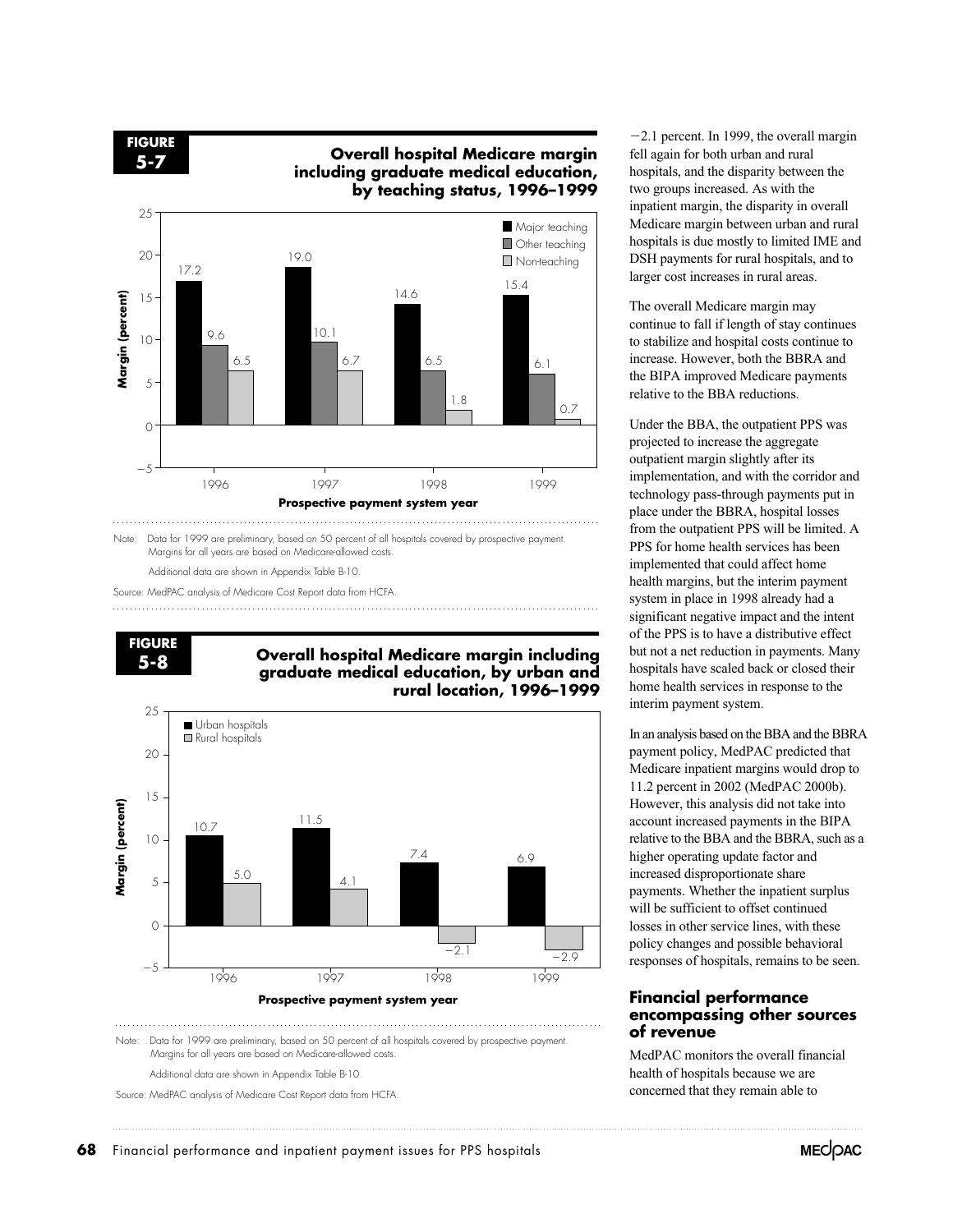provide high-quality care to Medicare beneficiaries and other patients. A significant decline in financial health could impair this ability and create problems of access.

## **Comparison of payers**

The adequacy of Medicare's payments can be compared with that of other payer groups, both public and private, by calculating each payer's payments as a percentage of the costs of treating its patient load. In 1998 and 1999, the payments of both Medicare and private payers fell relative to costs, but the drop in private payer payments contributed more than that of Medicare payments to hospitals' deteriorating financial performance.

Through the late 1980s and into the 1990s, hospital cost increases were far higher than Medicare's payment increases, such that Medicare's paymentto-cost ratio fell significantly, to 88 percent in 1991. Hospitals were able to recoup the lost revenue during this period by raising prices to private payers in what became known as "cost shifting." The private payer payment-to-cost ratio consequently rose to a peak of 131 percent in 1992 (Figure 5-9).

In the early 1990s, health maintenance organizations (HMOs) and other private payers began to demand lower prices. Hospitals responded by slowing their cost growth, but private-payer payments still fell sharply relative to costs, dropping to 118 percent in 1997. Meanwhile, Medicare's annual payment increases were not much different in the early 1990s than they had been in the 1980s. Steady payment growth coupled with hospitals' markedly lower cost increases resulted in the Medicare payment-to-cost ratio rising from its low of 88 percent to 104 percent in 1997.12



# **5-9 Medicare, Medicaid and private payer hospital payment-to-cost ratios, 1990–1999**



Note: Payment-to-cost ratios cannot be used to compare payment levels because the mix of services and cost per unit of service vary across payers. They do, however, indicate the relative degree to which payments from each payer cover the costs of treating that payer's patients. Data are for community hospitals and reflect both in patient and outpatient services. Imputed values were used for missing data (about 35 percent of observations). Most Medicare and Medicaid managed care patients are included in the private payers category. The costs allocated to Medicare and Medicaid include HCFA's allowed and non-allowed costs.

Additional data are shown in Appendix Table B-11.

Source: MedPAC analysis of data from the American Hospital Association Annual Survey of Hospitals. 

In 1998, for the first time in the history of the Medicare program, both the Medicare and private payer payment-to-cost ratios fell, breaking the long-standing inverse relationship of cost shifting. This trend continued in 1999, as the Medicare and private payer payment-to-cost ratios both dropped, Medicare to 101 percent and private payers to 112 percent. These reductions reflect continued pressure on hospitals from both the public and private sectors.

Medicare and private payers' shares of hospital services are nearly equal. The decrease in payment-to-cost ratios for

Medicare and private payers caused gains from private payers to fall 1.5 percentage points from 1997 to 1999, while gains from Medicare dropped 1 percent.<sup>13</sup> Thus, private payers contributed roughly 1.5 times as much as Medicare to the drop in total margin over this period. It must be kept in mind, however, that in the AHA data used for this analysis, most revenue from Medicare and Medicaid managed care is booked as private payer revenue. Medicare has no direct control over the level of payments that Medicare HMOs negotiate with hospitals, but shrinking payments made on behalf of Medicare beneficiaries enrolled in managed care has

13 Gains are measured as revenues from a payer minus the costs of treating its patients, divided by total (all-payer) expenses. This measure combines the effects of a payer's level of payments (relative to costs) and the share of hospitals' business its patients comprise.



<sup>12</sup> Medicare's 1997 payment-to-cost ratio of 103.6 percent is equivalent to a margin of 3.5 percent. This margin differs from the 1997 overall Medicare margin, 10.4 percent, in three ways: (1) it encompasses all costs rather than Medicare-allowable costs, (2) it reflects all Medicare services hospitals provide, rather than the five largest services, and (3) it is based on a crude allocation of costs between Medicare and other payers, in contrast to the involved cost allocation process of the Medicare Cost Report.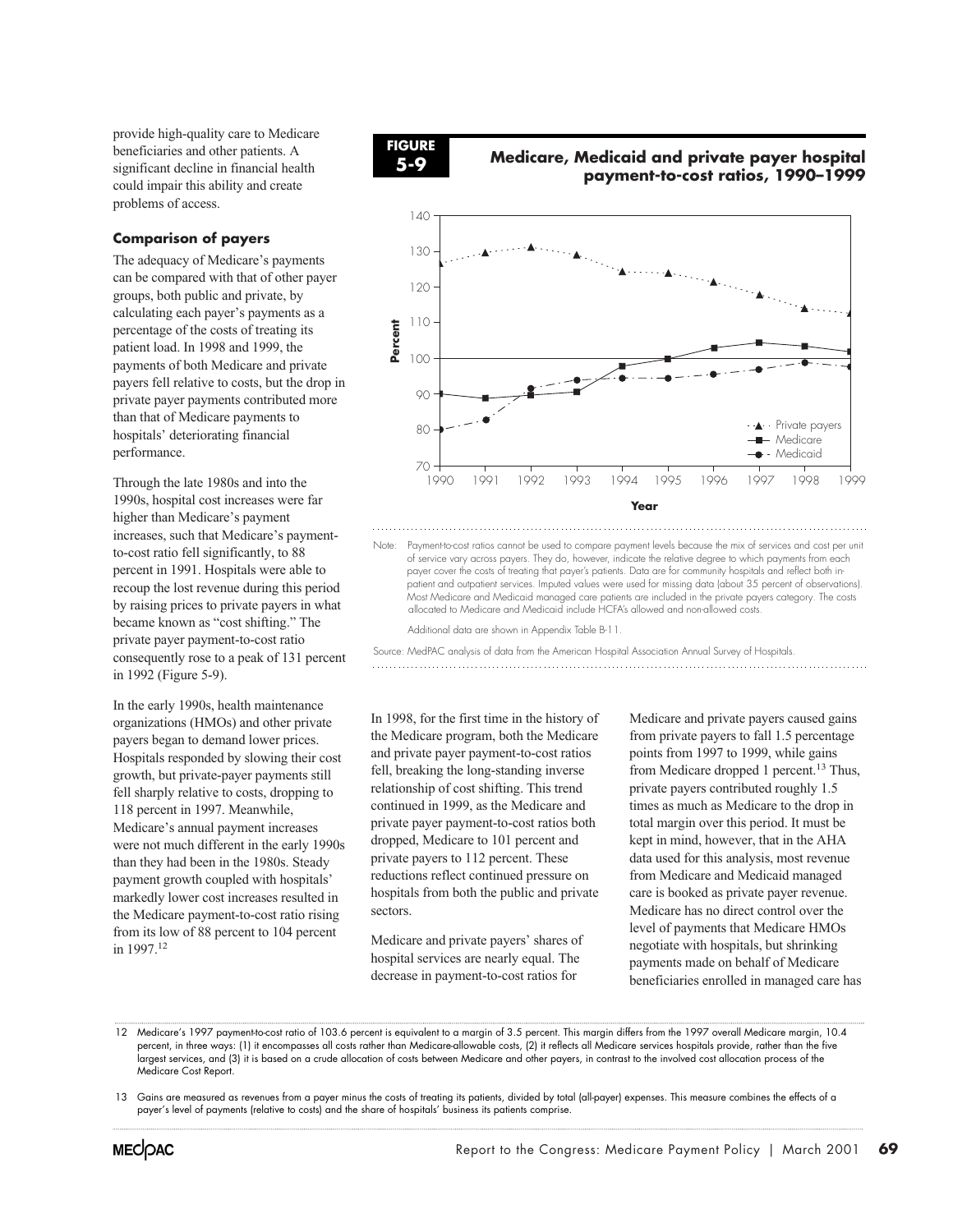likely contributed to the steep drop in private-payer payments relative to costs.

#### **The effect of nonoperating income**

Hospitals derive their overall revenue from payments for patient care services, other operating revenue and non-operating revenue. Non-operating revenue, which typically comes from investment income and donations, has little or no associated expense and therefore serves to increase the hospital total margin. In recent years about 50 percent of the hospital total margin has come from non-operating revenue, but this relationship has varied substantially. It reached a low of 30 percent in 1994 through 1996 (when hospital total margins were their highest), but has risen steadily to about 55 percent in 1999, its highest level since 1991.

Non-operating revenue as a share of total revenue has varied less over time. The low point (1.5 percent) came in 1995, but it exceeded 2.5 percent each year from 1997 through 1999, the highest three-year period in the 20-year history of these data. Non-operating revenue reflects both realized and unrealized gains or losses from hospital investments, so this figure will include large gains in stock market investments even if these gains are not cashed out in a given year. Thus, the unusually large non-operating share from 1997 through 1999 is almost undoubtedly linked to the nation's booming stock market. Whether this source of revenue declined in 2000 as the stock market faded remains to be seen.

In 1999, the proportion of non-operating revenue was slightly higher for rural hospitals (2.6 percent) than for urban hospitals (2.5 percent). In prior years, however, urban hospitals had a marginally higher proportion. Rural advocates have suggested that rural hospitals receive less non-operating revenue and that this has had a negative impact on their total margins and abilities to invest in new plants and equipment. In relation to total revenue, however, the difference in nonoperating revenue between urban and rural hospitals appears modest.

#### **Hospital total margin**

The hospital total margin is the most comprehensive measure of hospital financial performance, calculated as net income from all sources (including both operating and non-operating revenue) divided by total hospital revenues. Total margins have fallen substantially in recent years, due to a number of factors, including slower growth in Medicare payments, continued pressure from managed care and private payers, losses from alternate lines of service and hospital divestiture of these ventures, and a return in 1998 and 1999 to cost increases after an era of very low or even negative cost growth.

**Trend during the 1990s** Preliminary data suggest a 2.8 percent total margin in 1999, falling from approximately 6 percent in 1995 through 1997 (Figure 5- 10). In these preceding years hospital margins had been relatively high—the total margin averaged 4.7 percent from 1990 through 1998. However, we believe that the 2.8 percent margin for 1999 is understated and will likely improve as

**FIGURE**

hospitals with later reporting periods are included in the sample. This will tend to level out the total margin trend and will soften the large drop from 1998 to 1999.

The decline in hospital total margins in 1999 is partly due to hospitals accepting one-time losses by divesting moneylosing ventures such as owning and operating physician practices, health insurance subsidiaries, home health agencies and skilled nursing facilities. In the early to mid-1990s, hospitals invested heavily in complementary services, but these ventures have often led to losses due to market pressures, increased competition, and changes in Medicare payment policy. By pruning such services, hospitals may take one-time losses against their bottom line in a given year but will improve their long-term financial performance. A major investment rating service found that much of the poor financial performance of hospitals in 1999 was related to such one-time write-offs, and is more optimistic about hospital performance in future years (Standard and Poors 2000).

**5-10 Hospital total margin, 1990–1999**



Additional data are shown in Appendix Table B-18.

Source: MedPAC analysis of Medicare Cost Report data from HCFA.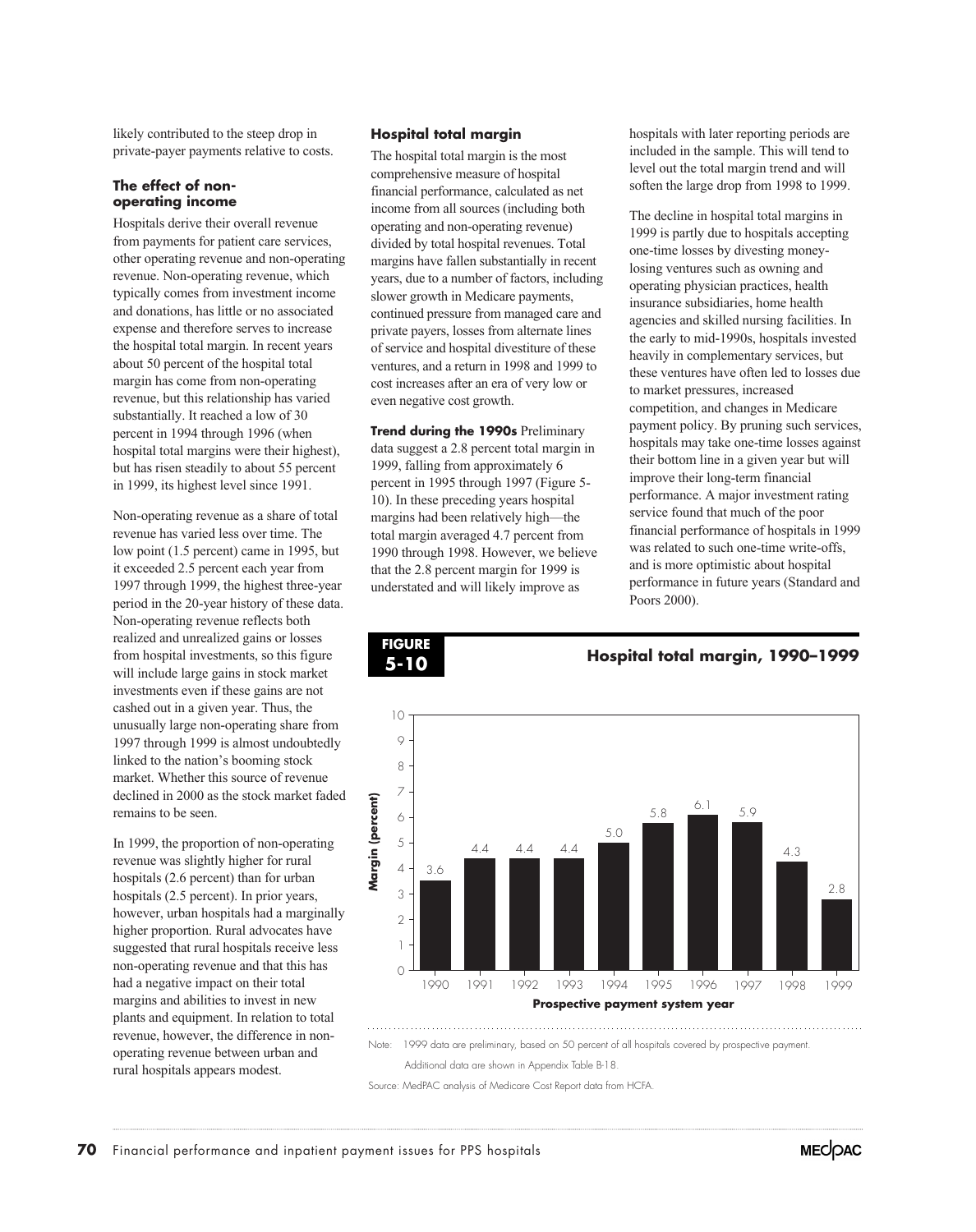**FIGURE**

# **5-11 Percent of hospitals with negative total margins, 1990–1999**



Note: 1999 data are preliminary, based on 50 percent of all hospitals covered by prospective payment. Additional data for 1999 are shown in Appendix Table B-19.

Source: MedPAC analysis of Medicare Cost Report data from HCFA. 

The decline in total margins was accompanied by an increase in the proportion of hospitals with negative margins. These hospitals had higher expenses for all purposes than revenue from all sources. As total margins increased in the mid-1990s, the proportion with negative margins fell to a low of 21 percent in 1995, but increased sharply in 1998 and 1999, reaching nearly 37 percent (Figure 5-11). Compared to the era of low total margins in the early 1990s, the distribution of total margins is shifting. Since 1996, when the fewest hospitals had negative inpatient and total margins, the change in the proportion of hospitals with a negative total margin is more pronounced than the change in the proportion with a negative inpatient margin, which suggests greater pressure from the private sector in recent years.

**Trend by type of hospital** The decline in total margins affected all hospitals, but major teaching hospitals' margins fell the most, from 4.8 percent in 1997 to 0.2 percent in 1999 (Figure 5-12). This group's total margin has long been lower



Additional data are shown in Appendix Table B-18.

Source: MedPAC analysis of Medicare Cost Report data from HCFA.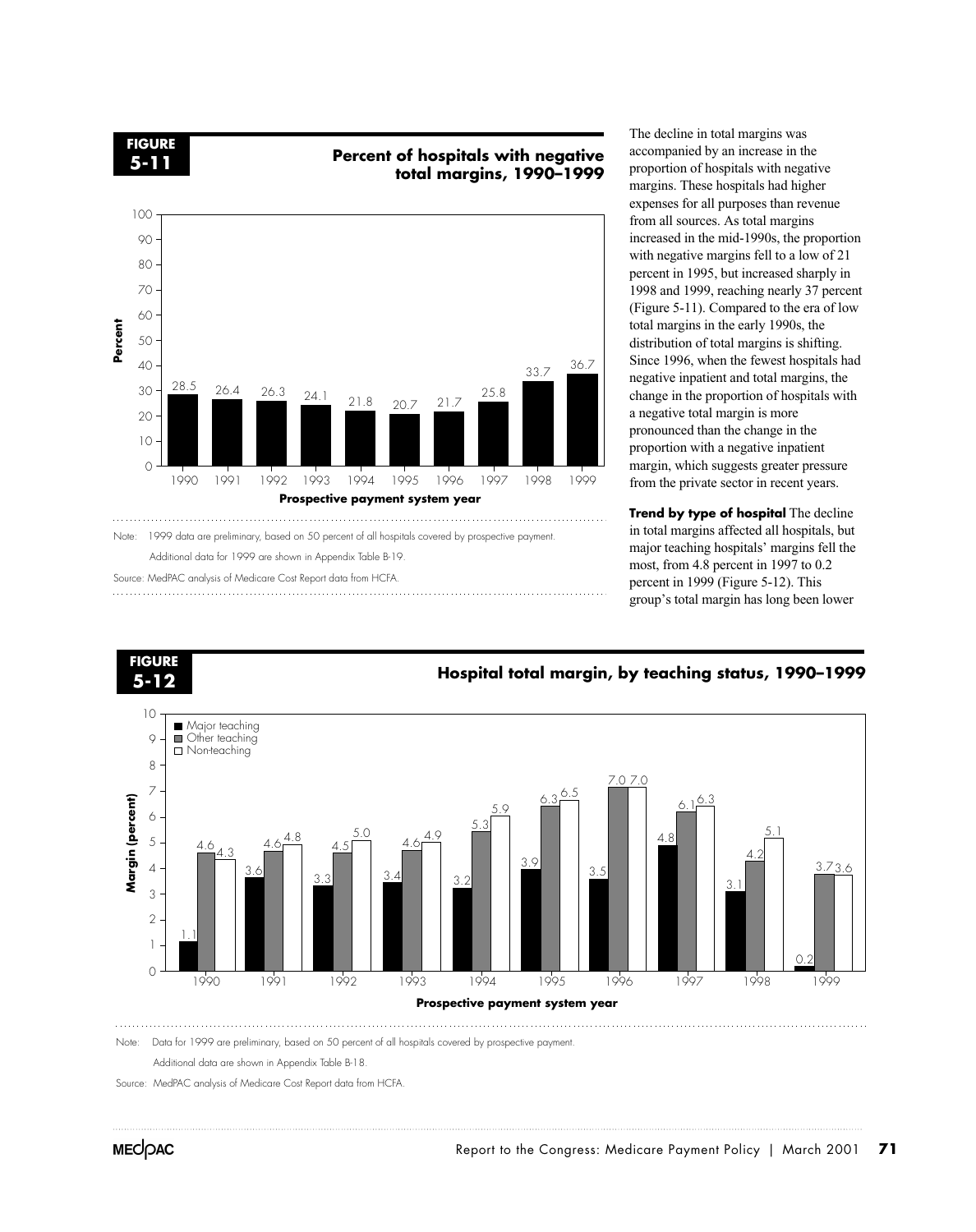**FIGURE**

**5-13 Hospital total margin, by urban and rural location, 1990–1999**



Note: Data for 1999 are preliminary, based on 50 percent of all hospitals covered by prospective payment. Additional data are shown in Appendix Table B-18.

Source: MedPAC analysis of Medicare Cost Report data from HCFA.

#### **Hospital total margin, 1998–2000 TABLE 5-2**

| Year                | Medicare<br>Cost<br>Report | National<br>Hospital<br><b>Indicators</b><br>Survey |
|---------------------|----------------------------|-----------------------------------------------------|
| 1998                | 4.3%                       | 4.3%                                                |
| 1999                | 2.8                        | 27                                                  |
| $2000*$             |                            |                                                     |
| Actual              | NA                         | 5.5                                                 |
| Seasonally adjusted | NА                         | 51                                                  |

Note: NA (not available). Data from Indicators Survey are fiscal year, Medicare Cost Report are prospective payment system year. \* Through second quarter of fiscal year 2000.

Source: MedPAC analysis of data from HCFA and the National Hospital Indicators Survey, which is sponsored by HCFA and MedPAC.

than that of other teaching and nonteaching facilities, despite relatively high PPS margins, reflecting in part the high burden of uncompensated care and other mission-related costs these hospitals carry. It may also reflect difficulty in competing in the private market, given

their higher-than-average costs. In comparison, the total margin for other teaching hospitals fell from 6.1 percent in 1997 to 3.7 percent in 1999, and nonteaching hospital total margins fell from 6.3 percent to 3.6 percent over this period.

Since 1989, rural hospitals have consistently had higher total margins than urban hospitals, despite much lower PPS margins (Figure 5-13), chiefly due to higher private-payer payments relative to costs. Throughout the 1990s, privatepayer payments to rural hospitals have consistently been above 134 percent of costs, even as rural hospital costs have increased. Margins for both urban and rural hospitals have followed the same pattern—they grew steadily through the 1990s, but began to fall in 1997 and fell steeply in 1998. In 1999 this pattern changed for the first time—rural hospital margins improved slightly to 4.9 percent, while urban hospital total margins declined to 2.5 percent. In addition to maintaining higher private-payer payments relative to costs, rural hospitals also reduced their skilled nursing and

home health services to a greater degree than did their urban counterparts.

#### **Early indicator for 2000 total**

**margins** Hospital total margins appear to have improved substantially in 2000. The National Hospital Indicators Survey (NHIS), conducted by the Lewin Group for AHA with funding from MedPAC and HCFA, shows a 5.5 percent margin for the first two quarters of fiscal year 2000 (Table 5-2). Because total margins are typically higher in the first half of a fiscal year, however, this figure is probably overstated. We have seasonally adjusted the 2000 results, which suggests that the 5.5 percent half-year margin corresponds to an annual margin of 5.1 percent. In comparison, the average margin for the 1990s was 4.7 percent.

Although the NHIS does not provide payer-level breakdowns, we know that no Medicare payment provisions implemented in fiscal year 2000 could be responsible for aggregate revenue increases exceeding aggregate cost increases. Most likely, the improved financial performance reflects:

- hospitals moving away from moneylosing ventures, such as skilled nursing facilities, home health agencies, physician practices, and insurance subsidiaries; and
- hospitals negotiating larger payment increases with private payers. In late 1999 and through 2000, industry analysts suggest that hospitals have been successful in negotiating higher rates in the private sector (Moody's Investors Services, Inc. 2000, Jaklevic 2000, Standard and Poors 2000, Legg Mason 1999).

These preliminary findings for 2000 suggest that the poor financial performance of hospitals had perhaps reached its low point in 1999, and that the hospital industry has begun to return to earlier financial viability.

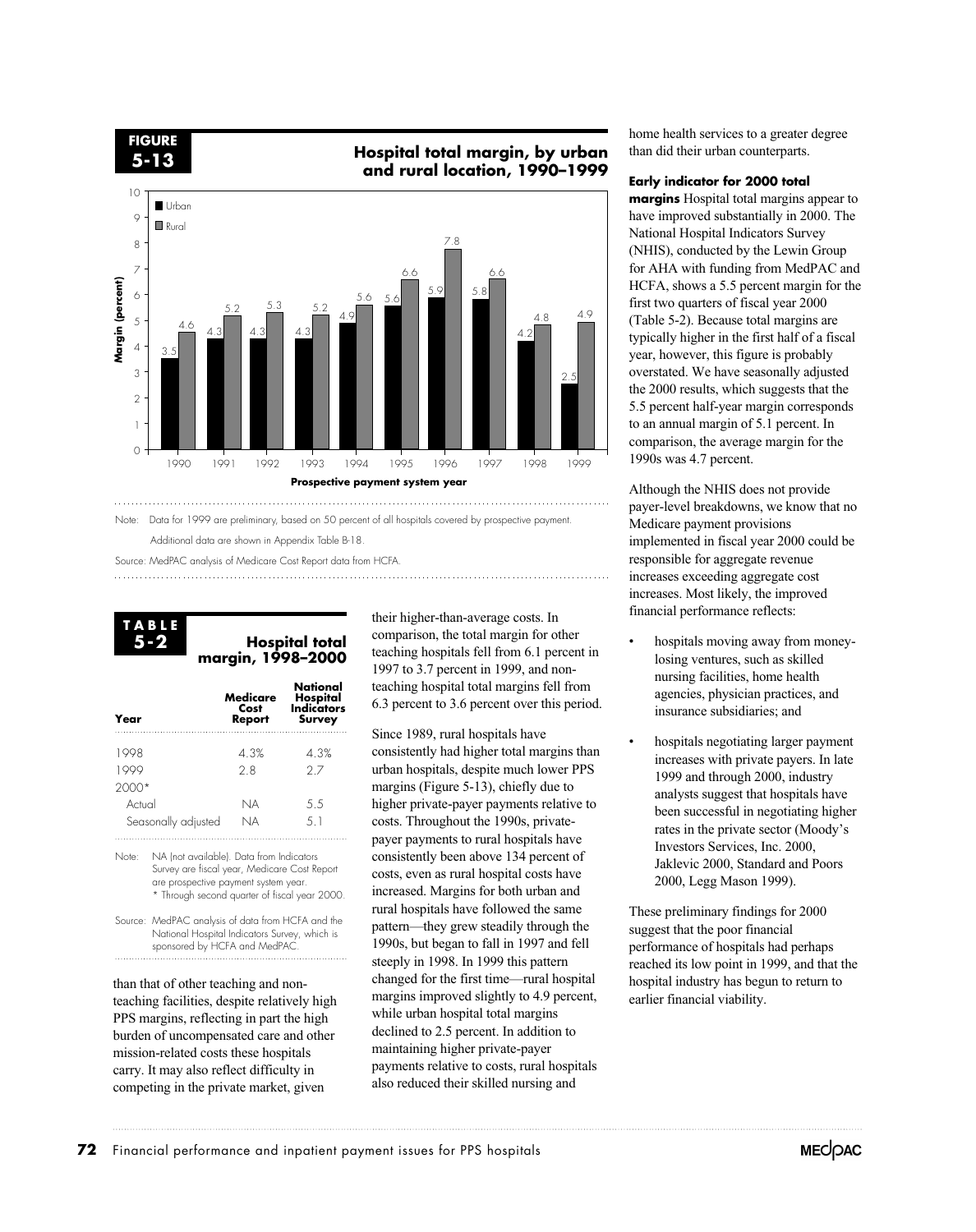# **Updating operating and capital payments**

The Commission develops recommendations each year for updates to operating and capital payment rates for PPS inpatient services. We present a recommendation for a combined operating and capital payment update for 2002. With the end of the transition to fully prospective capital payment, both operating and capital prospective payments will be made using standard federal rates adjusted for individual hospital circumstances. Separate operating and capital payments are a relic of the era of cost reimbursement, and MedPAC recommended last year that Congress implement a single, combined payment rate (MedPAC 2000a).

The Commission evaluates its update recommendation in light of its probable impact on beneficiary access to quality care and in light of the financial performance of the hospital industry. However, financial performance is never our primary consideration in setting the update.

#### **The Commission's update recommendation**

In developing its update recommendation, MedPAC uses a framework to consider individual factors that affect costs or payments (Table 5-3). The framework includes two sections.

The first section addresses factors that affect the appropriateness of the current year level of payments. It begins by applying a correction for past errors in forecasting the market basket used to set payments on a two-year lagged basis. It then phases in a segment of the Commission's multi-year unbundling adjustment. Next, it addresses the need to adjust for coding changes in the DRGbased case mix system and for complexity change within DRG patient categories. Finally, this part of the update framework considers the effect of Medicare policy changes on hospital's financial status.

The second section of the framework addresses factors affecting cost changes in the coming year. It first applies adjustments to reflect changes in input prices. We then identify new technologies that are expected to increase costs but are not reflected in the market baskets, and we require a modest improvement in hospital productivity to offset some of these costs. We thus calculate the scientific and technological advances adjustment by subtracting a standard for productivity growth from the estimated cost impact of new technologies. When applicable, we include adjustments to reflect one-time factors that increase costs.

The PPS operating update is set in law and the PPS capital update is set at the discretion of the Secretary of Health and Human Services. An appropriate combination of operating and capital updates will help ensure beneficiaries' access to safe and effective inpatient hospital care. Policymakers need to know the combination which meets this goal

and is consistent with an analytically informed judgment about how much rates should increase each year. For fiscal year 2002, the operating update is currently set at 0.55 percent less than the increase in the operating market basket, which would result in a 2.45 percent increase in rates if the current market basket forecast holds. If the Secretary were to set the capital update at the rate of increase in the HCFA capital market basket, as was done last year, it would equal 0.8 percent. This would suggest a combined update of 2.3 percent in 2002.

MedPAC studied factors affecting the adequacy of payments in fiscal year 2001 and factors expected to affect hospital costs in fiscal year 2002. We concluded that there is no compelling reason to change current law setting an operating update for fiscal year 2002 of 0.55 percent below the rate of increase in the operating market basket. Our analysis indicates that an appropriate combined update would be between 1.5 and 3.0 percent if current forecasts hold (Table 5-3).

**TABLE 5-3**

#### **Update framework for inpatient hospital payment rates, combining operating and capital payments, fiscal year 2002**

| Component                                               | Percent                    |
|---------------------------------------------------------|----------------------------|
| <b>Factors affecting the current level of payments:</b> |                            |
| Correction for FY 2000 market basket forecast error     | O 7%                       |
| Unbundling of the payment unit                          | $-20$ to $-10$             |
| Coding changes across service categories                |                            |
| Complexity changes within service categories            |                            |
| Medicare policy changes affecting financial status      |                            |
| Factors expected to affect provider costs next year:    |                            |
| Forecast of input price inflation                       | 28                         |
| Scientific and technological advances net of            |                            |
| productivity growth and one-time factors                | $0 \text{ to } 0.5$        |
| Sum of components                                       | $1.5 \text{ to } 3.0$      |
|                                                         | $(MB - 1.3)$ to $MB + 0.2$ |
|                                                         |                            |

Note: FY (fiscal year), MB (combined market basket). For FY 2002, the combined market basket forecast is based on HCFA's operating market basket forecast (weighted 92 percent) and capital market basket forecast (weighted 8 percent). Applies only to services covered by Medicare's inpatient PPS.

Source: HCFA Office of the Actuary and MedPAC analysis.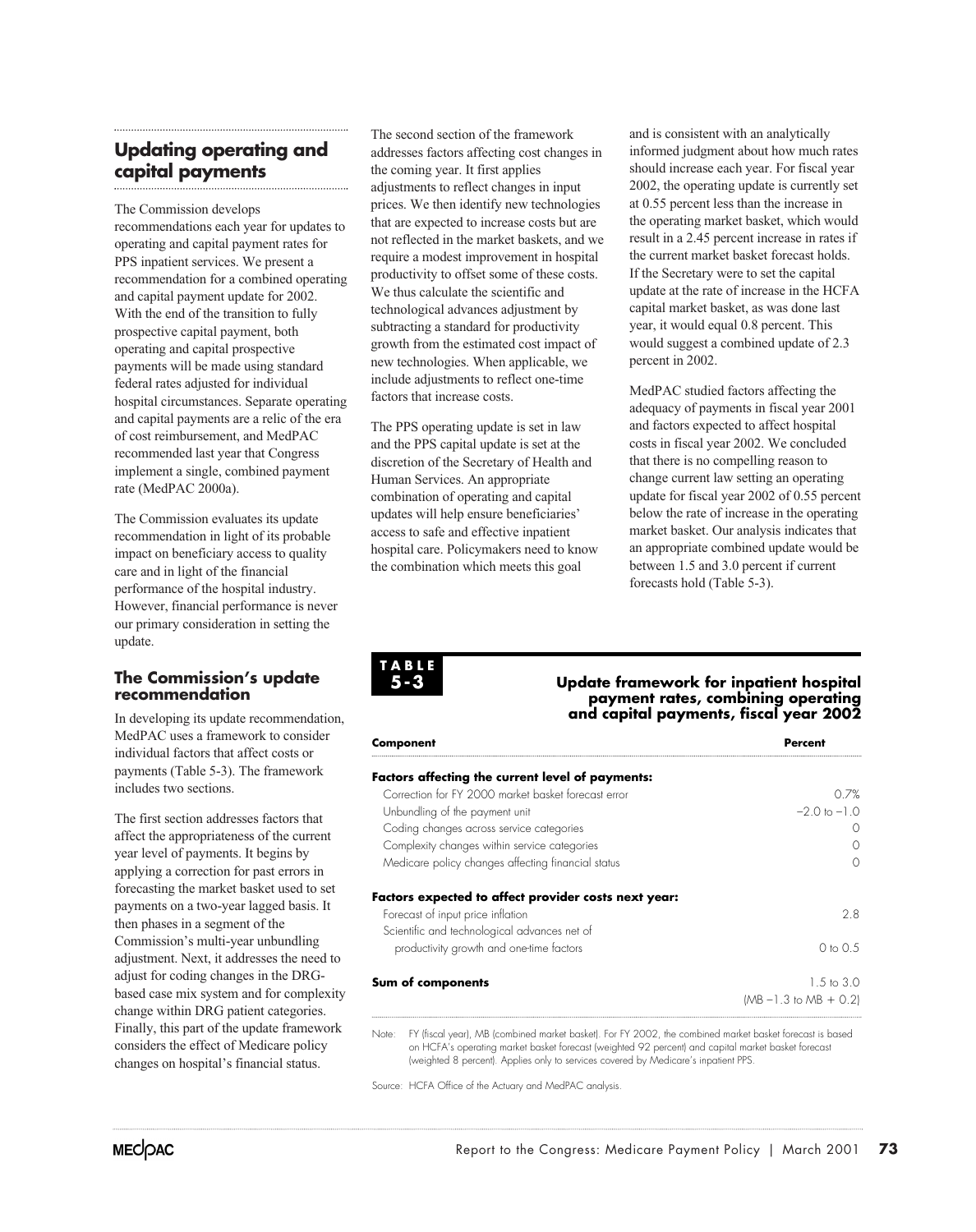# **RECOMMENDATION 5A**

**The inpatient PPS operating update of market basket minus 0.55 percent set in law for fiscal year 2002 will provide a reasonable level of payments.**

The following sections document our quantification of the seven components of the update framework supporting this recommendation. In addition, we present a recommendation regarding HCFA's methods for collecting the data we use to analyze one of the components, the adjustment for DRG coding change.

#### **Factors affecting the current level of payments**

The first four components of the Commission's update framework relate to factors affecting the appropriateness of the current year level of payments.

#### **Correction for previous forecast error**

This component adjusts for any error in the market basket forecasts used to set payments in 2000. The value is determined by comparing the forecasts of the HCFA operating market basket (the PPS input price index) and capital market basket (the capital input price index) made two years ago with actual increases. A forecast of 2.9 percent was used for the operating update implemented in fiscal year 2000; the actual increase was 3.6 percent. The HCFA capital market basket was forecast to increase by 0.6 percent in 2000; it actually increased by 0.9 percent. This implies a combined HCFA forecast of 2.7 percent and an actual value of 3.4 percent. Thus, the fiscal year 2002 update is increased by 0.7 percent for forecast error.

#### **Unbundling of the payment unit**

It is likely that a substantial portion of the drop in Medicare length of stay discussed earlier has reduced cost growth for inpatient stays. However, this relative reduction in costs was accompanied by increased costs in other settings—such as skilled nursing facilities, rehabilitation hospitals and units, hospital outpatient

departments, physicians' offices, and home health agencies—as care was shifted to those settings. Medicare must pay for care in other settings (by reimbursement of costs or prospective payment), at least partially offsetting the savings resulting from reduced length of stay in the acute inpatient setting.

Care for Medicare beneficiaries has shifted out of the inpatient setting in the last 10 years. Medicare length of stay has consistently fallen more rapidly than length of stay for other payers. This is consistent with the incentives facing hospitals under PPS and under the payment systems used by other payers. Medicare pays hospitals a prospectively determined amount per discharge, which encourages hospitals to shift costs to other settings because such shifts will not reduce inpatient payments. Other payers often pay on a discounted charge or flat per diem basis, methods that reduce payments to match cost reductions and therefore eliminate the incentive to shift costs. Although shifting costs may maintain, if not improve, quality of care for Medicare beneficiaries in other settings, it leads to inappropriately high payments for inpatient care, reducing resources available to pay for the other services.

The average length of stay of all hospital patients declined by 20.3 percent from 1989 through 1999. However, results from our National Hospital Indicators Survey suggest that the downward trend has stabilized. Because it appears that the be ending, we did not alter the cumulative year's unbundling adjustment in developing this year's adjustment. The effect of this length-of-stay decline on costs is less than proportionate, however, because some cost elements (such as those connected with surgery) are fixed, while days of care at the end of the stay have lower-than-average costs (ProPAC 1990, MedPAC 1999b)*.* Based on a prior study of the relationship of length of stay and cost per case, we estimate that this 20 percent drop in length of stay led to about a 14 percent drop in aggregate costs per case (Ashby et al. 2000). decade long decline in length of stay may length-of-stay change we used for last

MedPAC has identified other indirect evidence suggesting a shift of care out of the inpatient setting. First, the use of postacute care services expanded greatly after 1989 as Medicare length of stay declined. Second, length of stay fell most in those DRGs where use of post-acute care is the greatest. Finally, hospitals that operate hospital-based post-acute care services have seen the greatest drops in length of stay for inpatient acute care (MedPAC 1998a, MedPAC 1999b).

The Commission notes that not all of the length-of-stay decline is due to shifts of care out of the inpatient hospital setting. Some may be due to changes in technology and practice patterns that allow patients to undergo tests and procedures that require less acute recovery time, permitting discharge to home with relatively little follow-up care. Such developments represent productivity improvements that benefit both beneficiaries and hospitals. Medicare should not leave the impression that its payment decisions penalize such actions.

The preponderance of the indirect decline has been due to unbundling rather than productivity improvement. We estimate that cost reductions of 4 percent out of a total of 14 percent should not be considered to have resulted from unbundling, leaving a 10 percentage point unbundling reduction to be phased in. evidence suggests that most length-of-stay

ProPAC began to address the shift of care out of the inpatient setting in its update recommendation for fiscal year 1998. MedPAC continued this with its recommendations for 1999 and 2000. We also evaluated changes in length of stay in the recommendation for 2001, but the Commission decided to defer any negative adjustment in that update in light of evidence indicating financial stress in the hospital industry.

Starting with fiscal year 1998, we compare the actual update with that implied by all components of the update framework other than the unbundling adjustment. The difference between the two is the implied adjustment for

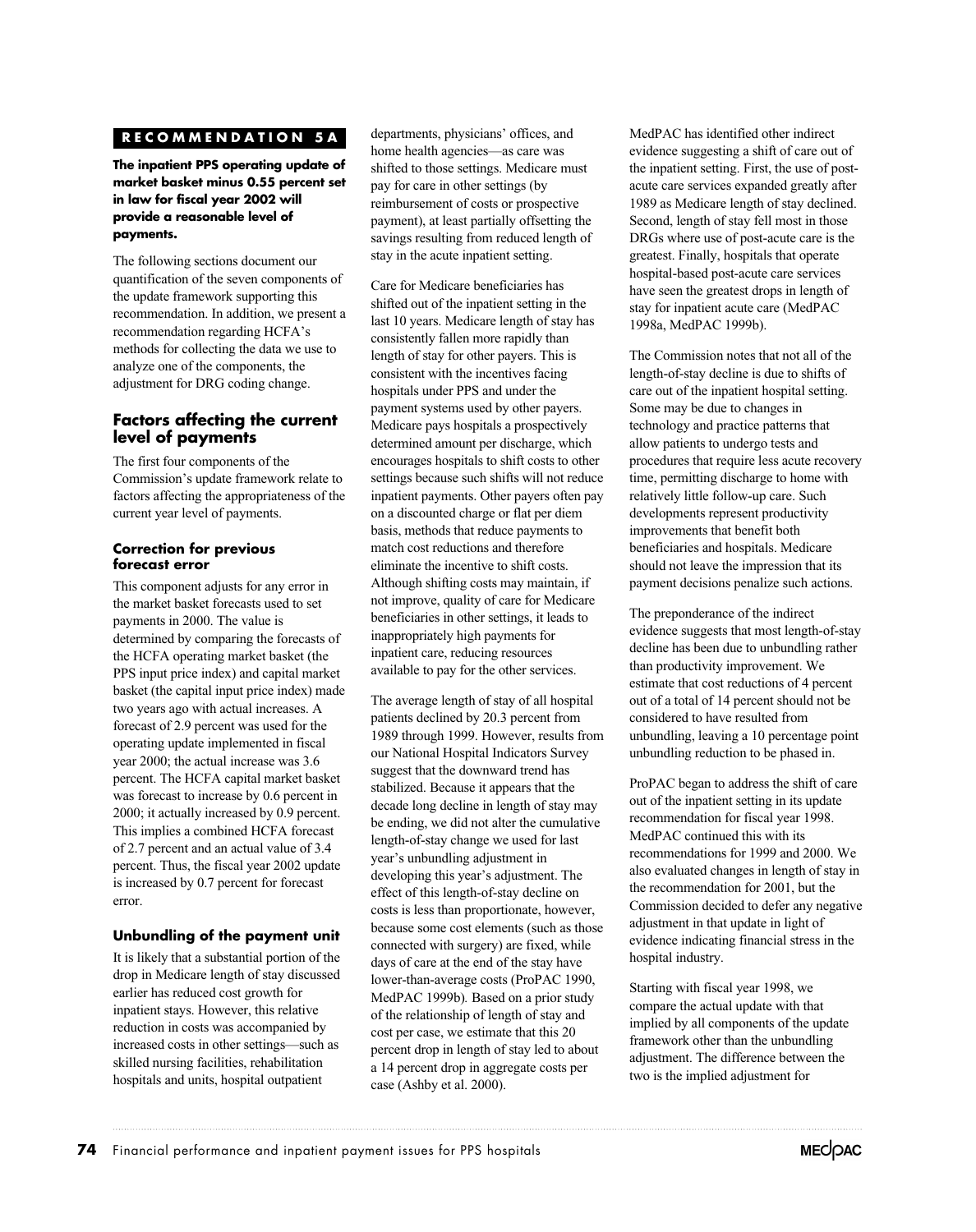unbundling included in the actual updates (Table 5-4). Total implied adjustments were 6.1 percent for fiscal years 1998 through 2001.

The expanded transfer policy provides a partial payment for cases in which patients are discharged to select post-acute settings after a short length of stay (MedPAC 2000b). Our analysis estimates that as implemented, this policy has reduced total payments by 0.7 percent, thereby contributing to the response to unbundling. The implied adjustments for unbundling in the actual 1998 to 2001 updates, plus the reduction in payments due to the expanded transfer policy, sum to 6.8 percent. This is the total response to date (Table 5-4).

With a 10 percent cost reduction due to unbundling and a 6.8 percent payment adjustment to date, 3.2 percent remains for future adjustments. The Commission believes that completing the cumulative adjustment to account for the shift of care out of the inpatient setting remains important. Furthermore, we will adjust the 3.2 percent remaining amount upward if the drop in length of stay should continue.

Prior to the hiatus for fiscal year 2001, we recommended phasing in the negative adjustment for unbundling of the payment unit in annual increments of between 0.9 and 3.0 percent. It is appropriate at this time to continue phasing in the adjustment with a reduction in the update of  $-1$  to 2 percent for fiscal year 2002.

#### **Changes in case mix**

Our two case-mix adjustments are intended to ensure that payments reflect the real resource requirements of patients. The complexity of cases treated in acutecare hospitals generally increases at least a small amount from year to year. Under Medicare, case complexity is measured by the CMI—the average DRG weight for all cases paid under the PPS. The CMI reflects the distribution of cases among DRGs; increases in the CMI reflect shifts in the distribution of cases toward more highly weighted DRGs, producing proportionate increases in Medicare PPS capital and operating payments.

An increase in the CMI is appropriate if CMI growth reflects real changes in patient resource requirements. However, changes in coding practices can increase or decrease the CMI without real

# **TABLE 5-4**

#### **Implied adjustments for unbundling of the payment unit for inpatient services, fiscal years 1998–2001**

| <b>Commission update</b><br>recommendation without<br>unbundling adjustment | Actual<br>update | Implied adjustment<br>for unbundling |
|-----------------------------------------------------------------------------|------------------|--------------------------------------|
| $MB - 0.4%$                                                                 |                  | $-2.3%$                              |
| $MB - 0.8$                                                                  | $MB - 1.9%$      | $-11$                                |
| $MB + 0.2$                                                                  | $MB-18$          | $-2$ $\Omega$                        |
| $MB + 0.7$                                                                  | MB.              | $-07$                                |
| NA                                                                          | <b>NA</b>        | $-07$                                |
|                                                                             |                  | $-6.8$                               |
|                                                                             |                  |                                      |

Note: Implied adjustment for unbundling = actual update–Commission update recommendation without unbundling adjustment.

FY (fiscal year), MB (operating market basket), NA (not applicable).

Current law refers to the Medicare, Medicaid, and SCHIP Benefits Improvement and Protection Act of 2000 (BIPA). FY 2001 update per BIPA: Market basket—1.1 percent for the first half of the year, market basket - 1.1 percent for the second half of the year, averaging full market basket. FY 2001 applies composite market basket consistent with MedPAC's June 2000 recommendation to combine capital and operating payments.

Source: Balanced Budget Act of 1997, Benefits Improvement and Protection Act of 2000, and MedPAC analysis.

increases in resource use. At the same time, an increase in the complexity of cases within a DRG can increase resource use without a commensurate rise in payments. When such changes occur, payments should be adjusted accordingly. The Commission's case-mix adjustments modify the next year's payment rates to account for the effects of this year's changes in coding practices and within-DRG case complexity.

CMI growth has decelerated sharply in the last several years, with actual declines of 0.5 percent for fiscal year 1998 and 0.4 percent for 1999. Based on preliminary data, HCFA analysts expect that fiscal year 2000 will show at least a modest further decline.

MedPAC updated research reported last year on the impact of hospital coding on the CMI using more complete 1999 data. Our previous research used information on at least 27,000 discharges in every year from 1996 through 1998 and 7,000 discharges in 1999. These records were reabstracted by a HCFA contractor that employed independent, impartial coders to assign DRG codes to cases, independent of codes assigned by hospitals. The new study uses information on approximately 30,000 discharges in 1999.

In 1996 and 1997, hospitals on average assigned slightly higher-weighted DRGs than appropriate to Medicare cases. In 1998 they shifted to more cautious coding, which contributed to slower CMI growth in the sample of cases. Our analysis indicates that coding change reduced CMI growth by 0.5 percent in 1998 (a practice that could be described as downcoding), possibly in response to federal scrutiny of DRG code assignments. Our new analysis indicates that, in 1999, coding changes alone had a negligible effect, increasing CMI growth by 0.1 percent. MedPAC (1998b) and ProPAC (1996) recommended negative adjustments when DRG coding change led to CMI increase (upcoding). In response to the evidence of downcoding in 1998, we recommended a positive adjustment of 0.5 percent for DRG coding change in the fiscal year 2001 update. In light of evidence that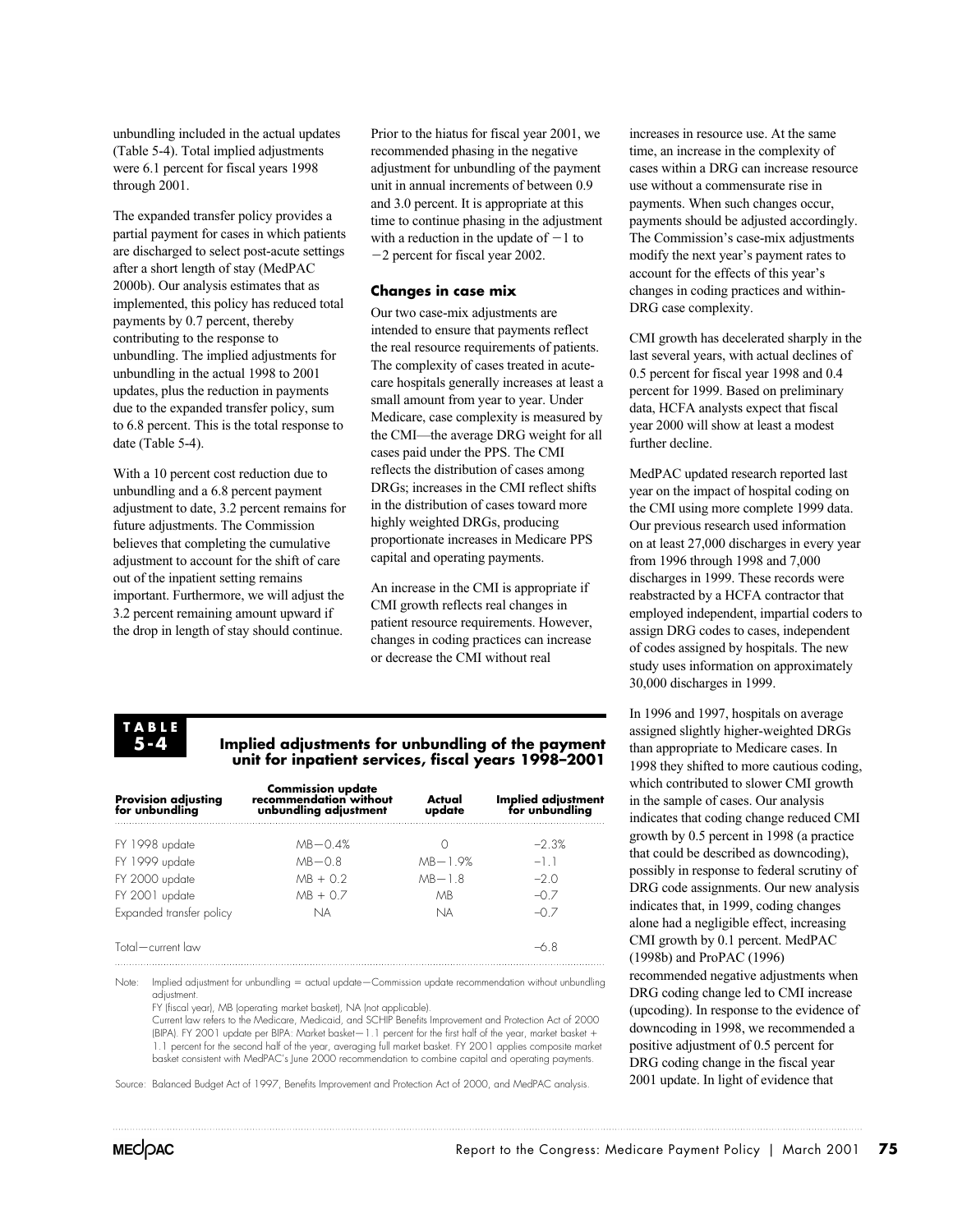coding had no significant effect on CMI change in 1999 the Commission believes that the fiscal year 2002 update should neither be increased nor decreased for coding change.

In past years, MedPAC has included an adjustment for increased case complexity not captured by the DRG classification system. In our first three years (updates for fiscal years 1999, 2000, and 2001), we recommended adjustments for within-DRG case-complexity change of 0.0 to 0.2 percent. In its update recommendations for fiscal years 1996 and 1997, ProPAC recommended adjustments of 0.2 percent and 0.0 to 0.2 percent, respectively. The Commission recognizes that as the DRG classification system matures, it should account for more of the variation in costs by DRG assignment, leaving less within-DRG variation in case complexity and costliness. In light of this consideration and the low adjustments in four of the past five updates, MedPAC believes that the fiscal year 2002 update should neither be increased nor decreased due to within-DRG case complexity change.

# **RECOMMENDATION 5B**

**In collecting sample patient-level data, HCFA should seek to balance the goals of minimizing payment errors and furthering understanding of the effects of coding on case-mix change.**

HCFA collects the data MedPAC used in this coding analysis to evaluate and monitor the Peer Review Organizations (PROs) with which it contracts to monitor quality and utilization. The data play an important role in HCFA's efforts to minimize errors in payments for inpatient care. Although the sampling plan used in fiscal year 2000 serves this important function well, it does not collect data for analyses of coding changes with adequate statistical efficiency. HCFA uses the same sample size for every state to ensure accurate estimates of PRO performance in even the smallest states. Samples proportional to the number of Medicare discharges in each state would allow for

more accurate estimates for most states and for the nation as a whole. The Commission believes that the Secretary should develop a sampling plan that meets both needs for the data, recognizing that this may increase the overall size of the sample.

Hospital coding changes can have substantial effects on the distribution of payments among hospitals. Because HCFA and the Commission consider coding changes in making their annual update recommendations, coding changes may affect the aggregate level of payments as well. The Secretary should consider the benefit of comprehensive, ongoing analyses of coding changes using data of the sort HCFA currently collects. HCFA should consider reallocating and, if possible, adding to the resources devoted to this data collection endeavor.

#### **Medicare policy changes affecting financial status**

hospital financial status. Changes in teaching, DSH, and bad debt provisions reduced payments in 2000, but BIPA increases these payments in 2001 and provision related to sole community hospital payment will also increase payments. It appears that legislated updates will match cost growth, and overall we believe that the net effects of the legislated changes will be small. There appears to be no need for an adjustment in this component for fiscal year 2002. 2002 compared to the BBA and the BBRA. A Several provisions of the BBA, the BBRA, and the BIPA are not reflected in the 1999 data on

#### **Factors affecting the level of provider costs next year**

The last three components of the Commission's update framework relate to factors affecting how costs are expected to change in the coming year.

#### **Forecast of input price inflation**

The Commission develops its estimates of annual increases in hospital input prices using HCFA's market baskets for operating costs (inputs such as staff, medical supplies, and pharmaceuticals)

and capital costs (which include depreciation, interest, and insurance). We combine these market baskets to estimate overall change in prices. Operating costs represent about 92 percent of total hospital costs and capital costs the remaining 8 percent.14 We therefore calculate a combined market basket forecast weighting the operating forecast by 0.92 and the capital forecast by 0.08.

For fiscal year 2002, the HCFA operating market basket is forecast to increase by 3.0 percent and the HCFA capital market basket by 0.8 percent. The combined market basket is therefore estimated to increase by 2.8 percent.

#### **Scientific and technological advances net of productivity growth and one-time factors**

The Commission recommends an adjustment that combines an allowance for scientific and technological advances (S&TA), an increase for one-time factors expected to affect costs in fiscal year 2002, and the removal of the adjustment for fiscal year 2000 one-time factors. Each of these three components is discussed in a subsection below. This adjustment should be in the range of 0.5 to 1.0 percent. Adding a productivity offset of 0.5 percent then yields a net allowance for S&TA and one-time factors of 0.0 to 0.5 percent for fiscal year 2002.

The S&TA allowance is a future-oriented policy statement designed to account for emerging uses of technologies that enhance quality but increase costs. It represents MedPAC's best estimate of the incremental increase in costs for a given fiscal year resulting from the adoption of new technologies or new applications of existing technologies (beyond that automatically reflected in the payments hospitals receive). This allowance is intended to encourage facilities to appropriately adopt new technologies that will enhance the quality of patient care.

MedPAC believes that the costs associated with technological advances should be financed at least partly through improvements in hospital productivity.

14 Analysis of National Hospital Panel Survey data on total depreciation, total interest, and total expenses, fiscal years 1994–1998.

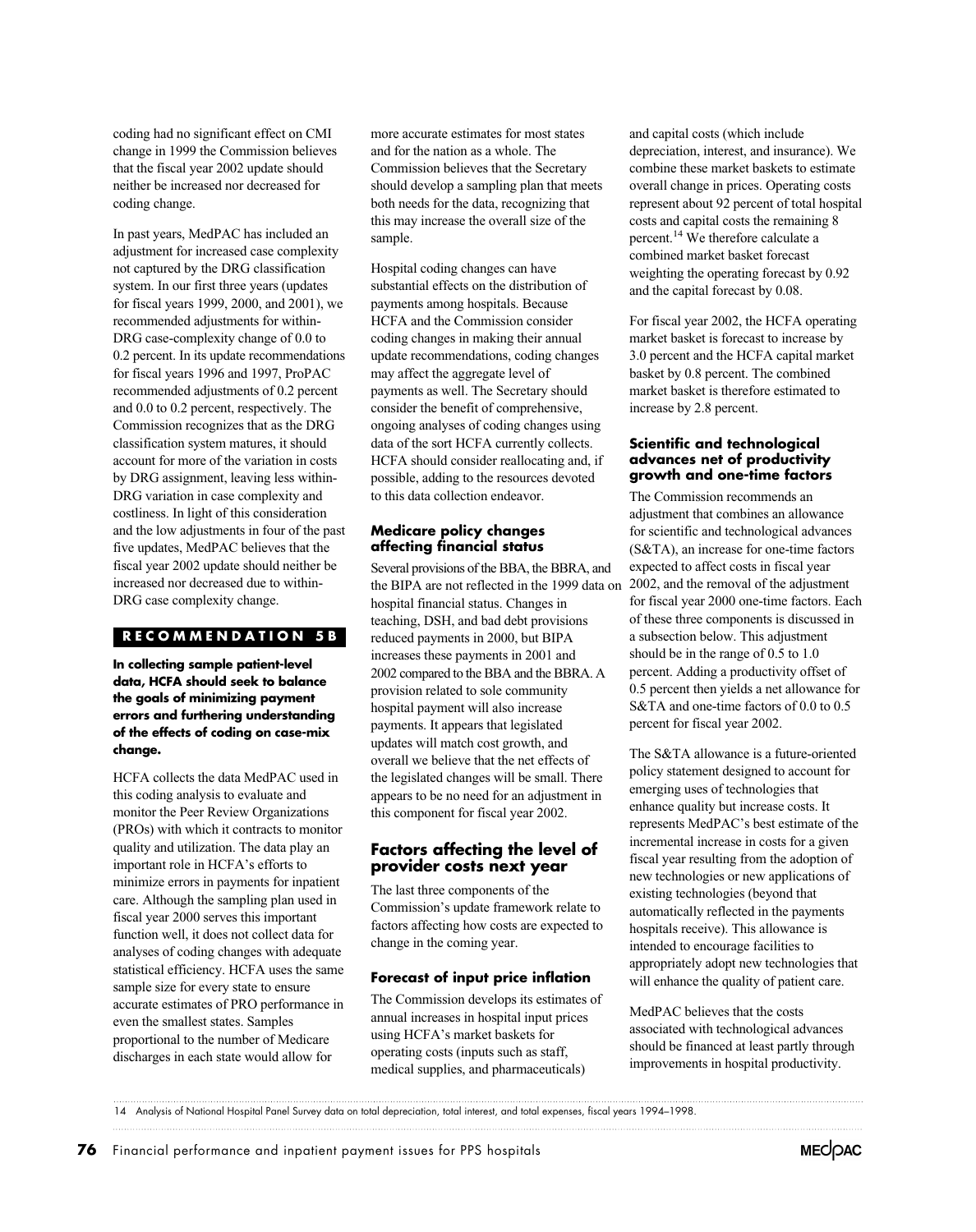This tends to occur in other sectors of the economy as well. We offset our S&TA allowance with a fixed standard for expected productivity growth, and for the 2002 update, the Commission set that standard at 0.5 percent. We annually review anticipated changes in hospital technology to determine whether they include cost-increasing, quality-enhancing technological developments with aggregate costs that will exceed expected productivity improvements.

In addition to incurring costs by adopting technological innovations, hospitals may also incur significant costs for unusual, one-time events. In fiscal years 1999 and 2000, hospitals faced the costs of potential year 2000 (so-called Y2K) computer problems. In fiscal year 2002, they may face costs of major new regulatory requirements. The Commission believes Medicare should help hospitals deal with one-time costs when they are systematic and substantial and when incurring them will improve care for Medicare beneficiaries. We will exercise discretion in making this allowance when we judge factors to be sufficiently major and costincreasing.

Costs associated with one-time events should not permanently increase inpatient base payment rates. We complete the adjustment by including an adjustment in future updates to remove the effect of onetime events such as costs of year 2000 computer problems.

#### **Scientific and technological advances**

The S&TA considers only those new technologies that have progressed beyond the initial stage of use but are not yet fully diffused into the inpatient hospital setting. It does not include the costs of investigational technologies (because Medicare does not generally cover them) or fully diffused technologies (because these costs are reflected in the annual recalibration of the DRGs). The allowance does not attempt to identify all costincreasing technologies, but focuses on

the most significant ones from the perspective of cost and diffusion. An overview of the technologies that staff have identified is provided in Appendix A.

MedPAC has been concerned that advances in pharmaceutical technology offer improved treatment options for Medicare beneficiaries but may impose higher costs on hospitals. The impact of increased spending on drugs included in inpatient hospital costs in 2002 is uncertain. On the one hand, prescription pharmaceuticals account for only about 4 percent of PPS inpatient hospital expenses, and inflation in the price of existing drugs slowed to 2.5 percent in fiscal year 2000. This means that the weight for pharmaceuticals in the hospital market basket probably did not lose accuracy in the past year. On the other hand, however, Food and Drug Administration approval of new drugs has continued, with 27 new molecular entities approved in calendar year 2000, only slightly fewer than the 30 and 35 approved in 1998 and 1999, respectively (FDA 1999, FDA 2000, FDA 2001). MedPAC's analysis of expected changes in S&TA for fiscal year 2002 suggests that continued diffusion of new drugs will have at least a modest impact on hospital costs in fiscal year 2002, and we will expand our analysis of the effects of new drugs on hospital costs in the coming year.15

**Productivity growth** The Commission has not been able to develop a single measure of productivity that we believe captures all aspects of input usage, measures a constant output over time, and is not contaminated by unrelated factors. The Bureau of Labor Statistics (BLS) does not publish a productivity measure for the hospital industry or any other medical care service industry. Although it has produced estimates of labor productivity growth for 9 finance and service industries, the results vary widely—from 0.1 percent to 4.0 percent

for 1987-1998 (BLS 2000b). Because no individual industry studied appears to be a good proxy for the hospital industry, we use the private nonfarm business sector as a standard for comparison.

The Commission believes that a measure of productivity growth in the general economy is an appropriate standard for the hospital industry. Multifactor productivity measures growth in output not accounted for by growth in labor and capital inputs. Growth in multifactor productivity in the nonfarm business sector of the economy is the most comprehensive measure of productivity growth for that sector. This measure of productivity grew at an annual rate of 1.3 percent from 1995 through 1998, somewhat higher than the rate of 0.7 percent from 1988 through 1998 (BLS 2000a). The Commission's productivity standard of 0.5 percent is consistent with the longer term rate of productivity growth.

**One-time factors** The costs incurred in complying with new laws and regulations differ from the costs of adopting new patient care technologies in two important respects. First, hospitals may only need to revise existing management practices to comply with new laws and regulations. Second, in many cases the portion of the hospital budget devoted to addressing one-time events may approach zero once the necessary changes are made. The adoption of new technological advancements typically results in a sustained increase in hospitals' operating and capital budgets.

The Commission has studied costs associated with implementation of final rules on coding, transactions, and privacy under the Health Insurance Portability and Accountability Act of 1996 (HIPAA). The Blue Cross Blue Shield Association and the American Hospital Association developed estimates of costs associated with the proposed HIPAA privacy rule (Robert E. Nolan 1999, First Consulting Group 2000). However, the Department of Health and

<sup>15</sup> Recent research indicates that drug cost increases continue to be high and to account for a large part of overall health care cost increases through 1999, in large part due to new drugs and new uses for existing drugs (Center for Studying Health System Change 2000; Hogan et al. 2000). However, these findings pertain to costs of outpatient drugs which are not covered by Medicare. They do not provide direct evidence relating to the costs of drugs provided for PPS inpatient services. MedPAC is sponsoring research in the coming year on scientific and technological advances that will attempt to quantify the effects of pharmaceuticals, and other technological advances, on inpatient hospital costs.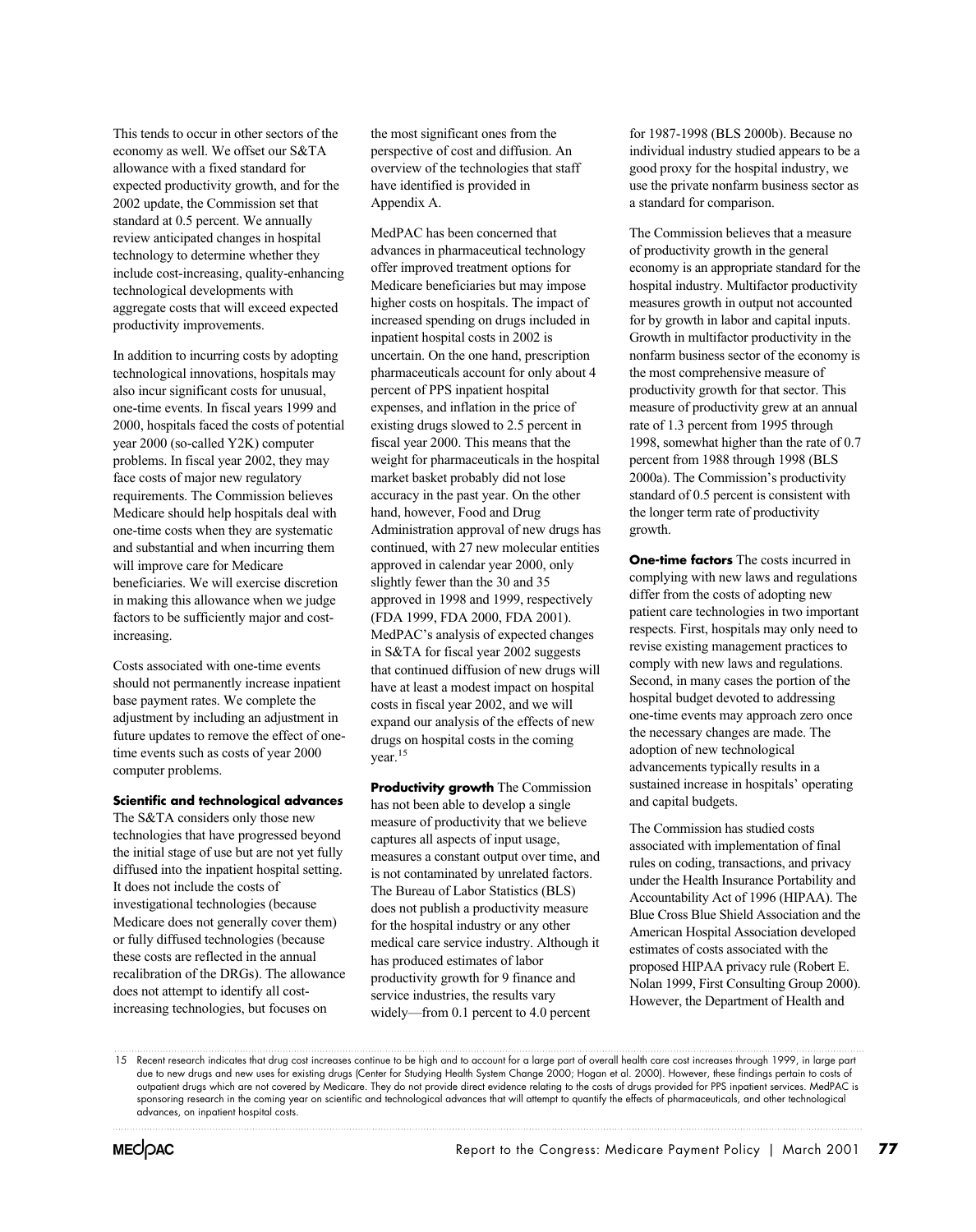only comprehensive analysis of both the administrative simplification and privacy rules in their final form. DHHS projected 10-year costs for hospitals to meet these rules of approximately \$3 billion (HCFA 2000a, HCFA 2000b). However, it estimates that the administrative simplification rule will produce savings to the overall health care sector of \$36.8 billion over the same period. Human Services (HHS) has prepared the

MedPAC estimates that 20 percent of projected total savings from the administrative simplification rule will accrue to hospitals based on their share of costs of the rule. Hospital savings are thus estimated at \$7.4 billion, implying net savings to hospitals of \$4.4 billion over 10 years. However, HHS notes that hospitals will incur substantial upfront costs. It estimates that 23 percent of the hospital costs of the privacy rule, \$355 million, will be incurred in the first year. These estimates reflect forecasts and are highly uncertain. For both regulations combined they imply first-year costs for Medicare inpatient services of between 0.2 and 0.25 percent of total PPS operating and capital payments.

In light of the substantial upfront costs and the probability that costs will be realized before savings, the Commission has requirements should be reflected in the payment update for fiscal year 2002. We recommend that the update include a small increment for the share of first-year costs associated with Medicare inpatient care. However, the magnitude of costs and savings, as well as their timing, are highly uncertain. The Commission intends to revisit this adjustment in future years to adjust for any errors in the forecast of regulatory impacts and to include offsetting adjustments to reflect savings realized. concluded that the HIPAA regulatory

**Completion of past adjustment for one-time events** Costs associated with one-time events should not permanently increase inpatient base payment rates. The one-time factors adjustment includes an increase for the fiscal year in which costs

are anticipated and an offset to remove this adjustment from the base payment rates for the following years.

In its fiscal year 2000 update, the Commission considered the costs of year 2000 (Y2K) computer improvements by increasing the S&TA allowance. The fiscal year 2000 adjustment was for nonrecurring costs, which the Commission believes should not continue to be reflected in payments for fiscal year 2002 and after. We recommend that the base inpatient payment rate for 2002 be reduced by 0.5 percent, which would offset the increase we recommended in the fiscal 2000 update for year 2000 costs.

# **Improving disproportionate share payment distribution methods**

payments are distributed through a hospital-specific percentage add-on applied to the basic DRG payment rates. Consequently, a hospital's DSH payments are tied to its volume and mix of PPS cases. The add-on for each case is determined by a complex formula based on the hospital's share of low-income patients, which is the sum of two ratios— Medicaid patient days as a share of total patient days, and patient days for Medicare beneficiaries who receive percentage of total Medicare patient days. Medicare disproportionate share Supplemental Security Income payments as a

DSH payments grew rapidly between fiscal years 1989 and 1997, rising from \$1.1 billion to \$4.5 billion, where they have remained through 1999.<sup>16</sup> As noted earlier in the chapter, the BBA reduced DSH funding in annual increments totaling 5 percentage points, but much of this cutback was restored by the BBRA and the BIPA.

MedPAC has recommended adjustments in each of the last two years (MedPAC 1999b, MedPAC 2000a). The comprehensive reform of the DSH

first time, we included a recommendation for the Secretary to collect the data needed to revise the DSH adjustment in accordance with MedPAC's plan. The Congress implemented that Secretary to collect data on uncompensated inpatient and outpatient care—including non-Medicare bad debt and charity care, as well as Medicaid and other indigent care charges—for cost periods beginning on or after October 1, 2001. recommendation in the BBRA, directing the

implements MedPAC's DSH reform plan, increasing DSH payments for many rural hospitals. Although this was a useful first step, the Commission believes now more than ever that a more equitable and much simplified alternative is needed. The BIPA includes a provision that partially

This section begins by reviewing the purpose of the DSH adjustment, and then describes the problems with the current system that prompted MedPAC to recommend changes. Next, we describe the recent BIPA change and estimate its impact on hospitals covered by Medicare's inpatient PPS. The section concludes by reiterating the key recommendation we made last year and explaining how it should dovetail with the BIPA change.

#### **Purpose of the disproportionate share adjustment**

The original justification for the DSH adjustment presumed that poor patients are more costly to treat, but ProPAC adopted an alternative objective that had evolved over time: to protect access to care for Medicare beneficiaries, additional funds should be provided to hospitals whose viability might be threatened by providing care to the poor. Although the financial pressure from treating lowincome patients can include any extra costs incurred, the primary threats are underpayment or nonpayment. MedPAC data have shown that of the major payer groups, Medicaid payments are the lowest on average. Payments of local indigent



<sup>16</sup> This discussion is confined to the DSH adjustment made on operating payments under PPS. There is also a DSH adjustment to capital payments, based on the same underlying measure of low-income share but with a different distribution formula and a much smaller amount of money.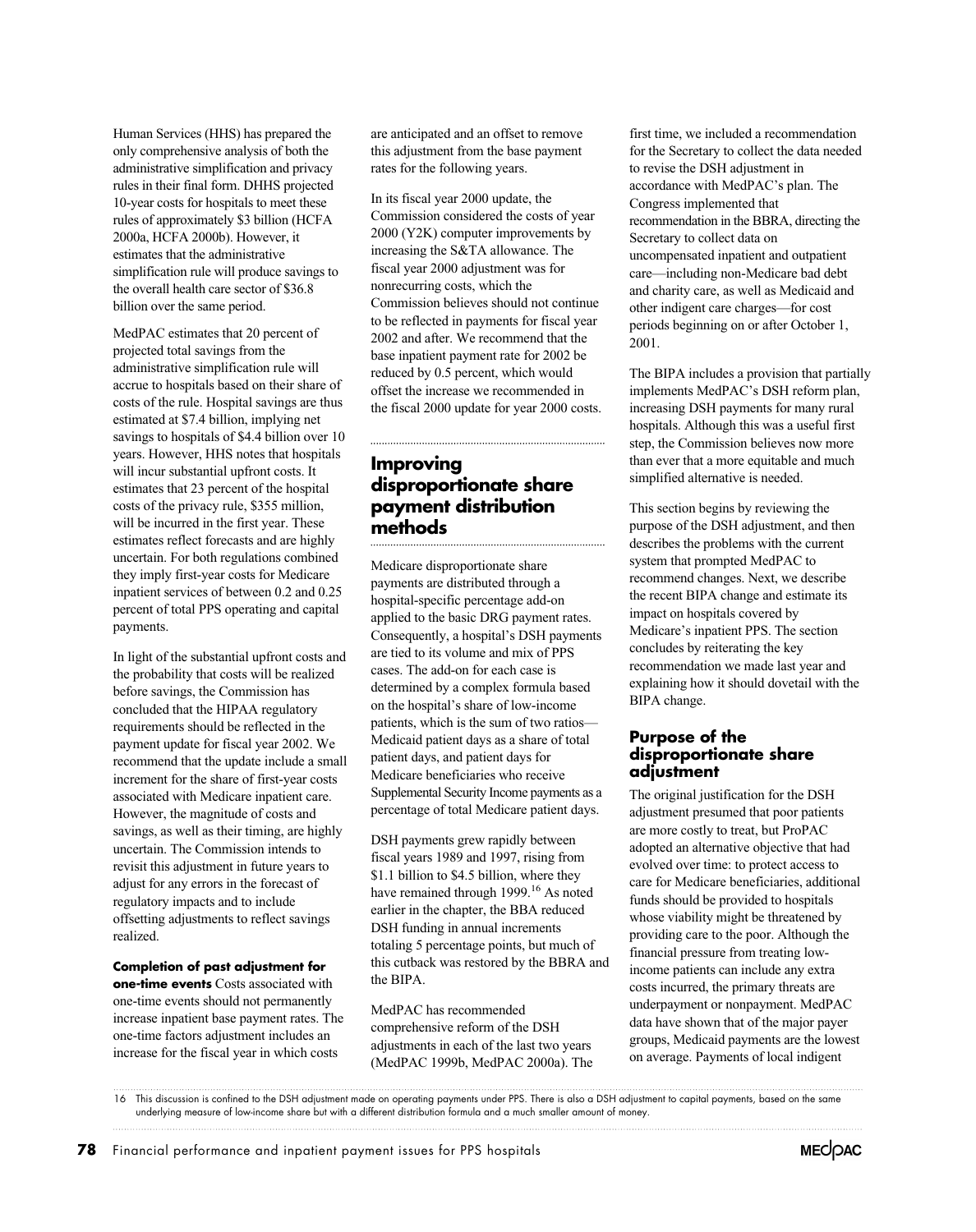care programs are lower than those of the major payer groups, and uninsured patients generate the least funding, even after accounting for local operating subsidies (also see Appendix Table B-15).

#### **Problems with the current system**

The Commission believes that policy changes are needed to ameliorate two key problems inherent in the existing DSH payment system. The first is that the current low-income share measure does not include care to all the poor; most notably, it omits uncompensated care. Instead, the measure relies on the share of resources devoted to treating Medicaid recipients to represent the low-income patient load for the entire nonelderly poor population. However, states have always had different eligibility requirements for Medicaid, and changes implemented under waivers in recent years have created even more inconsistency. As a result, state Medicaid programs cover widely differing proportions of the population below the federal poverty level. Moreover, previous MedPAC analysis has established that even within states, the hospitals with the largest uncompensated care burdens often do not have the largest Medicaid patient loads, and vice versa.

The second problem is that, because of concerns about specific groups of hospitals, the Congress has legislated 10 different DSH formulas. Each includes a threshold, or minimum value, for the lowincome patient share needed to qualify for a payment adjustment, but these vary from 15 percent for most urban hospitals to 45 percent for many rural hospitals. Applying differing eligibility standards and payment rates has resulted in a highly complex program and raised questions about the equity of payments. In particular, current policy favors hospitals located in urban urban hospitals received DSH payments, compared with only about 15 percent of rural facilities. In rural areas, the payment add-on is somewhat higher for those areas; before the BIPA, more than half of

qualified for special Medicare payments as sole community hospitals or rural referral centers.

These underlying issues have been exacerbated by two recent problems of legal or regulatory interpretation:<sup>17</sup>

- **State Children's Health Insurance Programs (SCHIPs).** Under the legislation enacting SCHIPs, states can increase health insurance coverage for low-income children by expanding Medicaid, establishing a new program separate from Medicaid, or implementing a combination of both. As of 1999, 18 states had expanded their Medicaid program, 17 states had created insurance programs separate from Medicaid, and 16 states had done some combination of the two. HCFA's policy has been to count SCHIP days in calculating a hospital's low-income share only if the SCHIP program is organized within Medicaid. HCFA's interpretation is consistent with the law, but the ruling will unintentionally penalize states that chose the separate program option, thus exacerbating the inequity inherent in the current distribution of DSH monies.
- **State general assistance programs.** A number of states have state-only funded indigent care programs known as "general assistance." In past years, Medicare's fiscal intermediaries counted general assistance days in calculating hospitals' low-income shares, at least partly because they were sometimes administratively indistinguishable from true Medicaid days. In 1999, however, HCFA clarified in a rulemaking that only patient days covered under the jointly funded (state/federal) Medicaid program can be counted in calculating a hospital's DSH payment. Once again, this interpretation is probably correct

legally, but it creates additional inconsistency in the way low-income patients are treated among states in determining DSH payments.

# **The BIPA policy change**

equity of DSH payments by extending the eligibility threshold enjoyed by urban hospitals with 100 or more beds—a lowincome share of 15 percent—to all hospitals. We estimate that this will make about 840 additional rural hospitals (40 percent of all rural facilities) and 230 more urban hospitals with fewer than 100 beds eligible to receive a DSH payment. a rural or small urban hospital can receive at 5.25 percent, except for those rural hospitals already receiving higher payments as a result of their sole community or rural referral status. Some large urban facilities currently receive far higher adjustments. The BIPA has made progress in improving the However, the BIPA caps the DSH add-on that

The impact of this policy change, by design, payments for the currently favored group—urban hospitals with more 100 or more beds—would not change. Total PPS payments would increase by an average of 1.7 percent for rural hospitals and 1.2 percent for urban hospitals with fewer than 100 beds. The largest increases would go to the rural hospitals that currently have the lowest Medicare margins—those with fewer than 100 beds that are not sole community hospitals or rural referral centers. hospital group, is shown in Table 5-5. By

# **Continued need for reform**

DSH payments between rural and urban hospitals and between large and small hospitals, but additional changes are still comprised 6.4 percent of urban hospital PPS payments, compared with 1.3 percent estimate that DSH payments will make up 6.5 percent and 2.6 percent of payments, respectively. Thus, the gap between urban needed. Before the BIPA, DSH payments for rural hospitals. After the BIPA, we The BIPA significantly improved the equity of

17 Our last discussion of DSH policy (MedPAC 2000a) documented a third legal problem—HCFA's interpretation of a legislative provision providing larger DSH payments for hospitals whose uncompensated care comprised at least 30 percent of total patient revenue had been challenged in court. If the challenge had been successful, it could have dramatically increased the number of hospitals qualifying under this criterion in a way that would worsen the current inconsistency in DSH payments. However, the D.C. Court of Appeals has since upheld HCFA's interpretation of the law.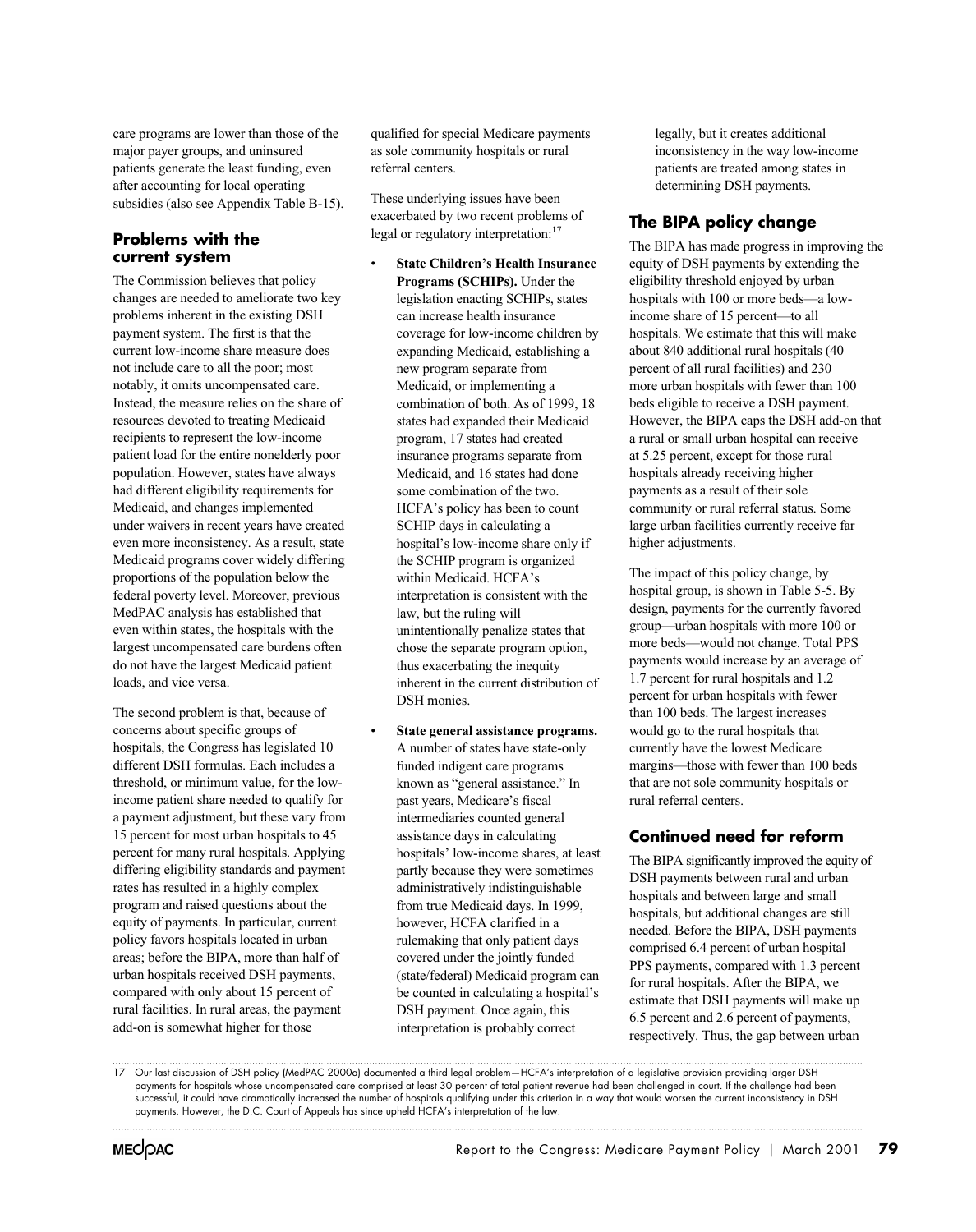#### **Effect of disproportionate share policy change on Medicare inpatient payments, by hospital group**

|                                | DSH payments as a<br>percent of total payments |                     |                             |
|--------------------------------|------------------------------------------------|---------------------|-----------------------------|
| <b>Hospital group</b>          | <b>Current law</b>                             | <b>Per the BIPA</b> | Change in<br>total payments |
| All hospitals                  | 5.8%                                           | 6.0%                | 0.3%                        |
| Urban                          | 6.4                                            | 6.5                 | 0.1                         |
| Rural                          | 1.3                                            | 3.1                 | 1.7                         |
| Urban 100+ beds                | 6.7                                            | 6.7                 | 0.0                         |
| Urban 1-99 beds                | 0.9                                            | 2.1                 | 1.2                         |
| Sole community                 | 1.5                                            | 2.3                 | 0.8                         |
| Rural referral                 | 2.0                                            | 3.6                 | 1.7                         |
| Small rural Medicare-dependent | 0.3                                            | 2.0                 | 1.6                         |
| Other rural 100-499 beds       | 1.2                                            | 3.2                 | $2.2^{\circ}$               |
| Other rural 1-99 beds          | 0.4                                            | 2.7                 | 2.3                         |

Note: Policy change legislated in the Medicare, Medicaid, and SCHIP Benefits Improvement and Protection Act of 2000 (BIPA). DSH (disproportionate share hospital).

Change in total payments equals BIPA payments minus current law payments, except due to rounding.

Source: MedPAC analysis of Impact File data from HCFA.

and rural hospitals only narrowed from 5 to 4 percentage points. DSH payments as a proportion of total Medicare payments need not be exactly the same between these two broad groups of hospitals, because the distribution of low-income shares differs somewhat. But additional progress can and should be made in rationalizing the distribution of payments, both between urban and rural hospitals and among individual hospitals.

# **RECOMMENDATION 5C**

**Although the Benefits Improvement and Protection Act of 2000 improved the equity of the hospital disproportionate share adjustment, Congress still needs to reform this adjustment by:**

- **• including the costs of all poor patients in calculating low-income shares used to distribute disproportionate share payments, and**
- **• using the same formula to distribute payments to all hospitals covered by prospective payment.**

The BIPA provision makes partial progress in meeting one of the two parts of this recommendation. As the two parts are discussed in more detail below, we will clarify how the DSH payment system should extend the BIPA change.

#### **Including the costs of all poor patients in calculating lowincome shares**

The measure of low-income patient share should include poor Medicare patients and patients covered by any indigent care program, as well as those who receive uncompensated care. Implementing this change will ensure that DSH payments go to the hospitals most needing financial assistance and that the size of the payment add-ons will be proportionate to that need. Improved targeting is equally necessary in rural and urban areas.

Under MedPAC's approach, low-income Medicare patients would continue to be identified by their eligibility for SSI payments. Indigent care programs would include Medicaid and other programs sponsored by city, county, or state governments. All other low-income

patients would be represented by uncompensated care (both charity care and bad debts), reflecting the unpaid bills of uninsured patients as well as deductibles and co-payments that privately insured individuals fail to pay.

Adopting MedPAC's approach would also solve the problems presented by SCHIPs and general assistance programs. Our approach would produce a more equitable allocation of payments among states by including all SCHIP patient days, such that it would not matter whether a state chose the Medicaid or the separate program approach. Similarly, because MedPAC's approach would include all indigent care programs, it would no longer matter whether patient days emanated from a jointly funded or a state-only program. Moreover, because our methodology would likely be implemented on a budget-neutral basis, including these programs would not increase overall DSH spending.

#### **Using the same formula to distribute DSH payments to all hospitals**

Distributing DSH payments in a consistent manner to all hospitals would help protect access to care for all Medicare beneficiaries, regardless of the size or location of the hospitals they use. BIPA made an important first step in this regard by equalizing the eligibility criterion for all hospitals, but different maximum rates between rural and urban hospitals are not appropriate under a policy based on ensuring access to care. Some of the formula differences in the current system resulted from attempts to indirectly alleviate deficiencies in the lowincome share measure, which should not be necessary under MedPAC's proposal. Generally, equal treatment can only be achieved by having a single payment formula that applies to all hospitals.

MedPAC offers three suggestions to guide the development of a uniform distribution formula. First, it is best to avoid creating a payment "notch" at the threshold, as found in each formula under current policy. As an example, an urban hospital with at least 100 beds receives a 2.5

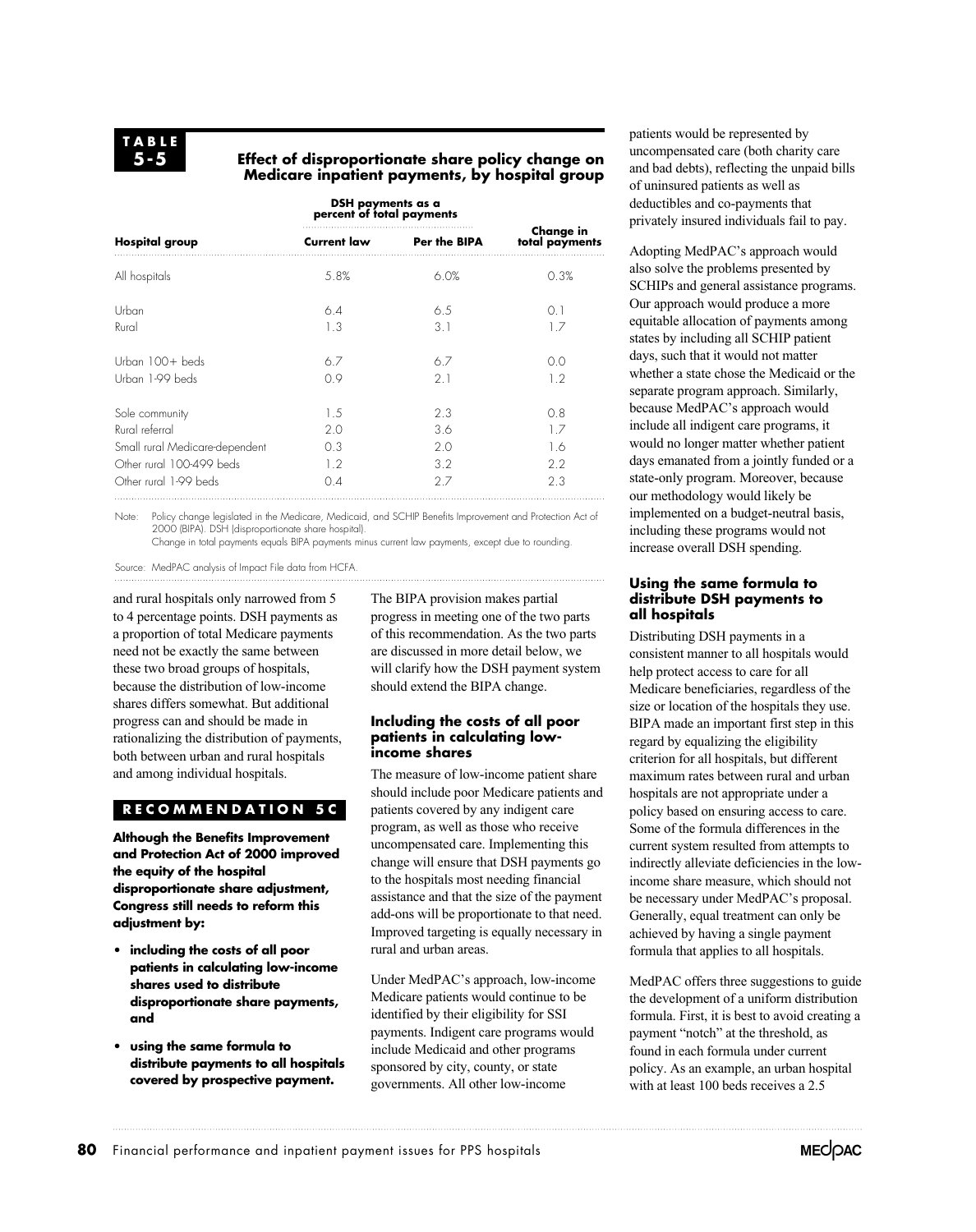percent add-on to its base PPS payment if its low-income patient share is 15 percent or more, but gets nothing if its share is 14.9 percent. This problem can easily be avoided by making the per case adjustment proportional to the difference between the hospital's low-income share and the threshold. In this way, a hospital just above the threshold would receive only a minimal increment above its base payment, with the percentage add-on rising in smooth progression as lowincome share increases.

Second, MedPAC believes that the threshold should be set at the level that would allow about 60 percent of hospitals to receive a DSH payment. A threshold in this vicinity would concentrate payments among hospitals providing the greatest proportion of care to the poor, while moderating the disruption caused by a massive redistribution of payments. The broader definition of low-income patient share proposed by MedPAC shifts DSH payments to public hospitals because they tend to have the greatest uncompensated care levels. Of primary interest is protecting private hospitals with mid-level low-income shares that provide uncompensated care but receive little or no direct government funding. Our simulations show that allowing a larger proportion of hospitals to receive a DSH payment than under current policy best balances the needs of these two groups.

Our third suggestion is to establish a hospital-specific cap on DSH payments expressed as a percent of a hospital's *total patient care revenue*, rather than as a percent of its base PPS inpatient payment as is specified by the BIPA. A given percentage add-on to base PPS payments will have a substantially different impact depending on hospitals' Medicare penetration. The hospitals that would likely have the largest low-income shares under MedPAC's definition are large, inner-city public hospitals. These institutions typically have small Medicare penetration and thus are in the greatest need of a high DSH add-on. HCFA could set the ceiling for DSH payments as a proportion of total patient care revenue

based on what a number of these public hospitals currently receive. That ceiling, applied to all hospitals, would prevent windfall-level DSH payments to hospitals with Medicare penetration at the high end of the scale.

# **Improving the equity of geographic reclassification for urban hospitals**

Many of Medicare's prospective payment systems rely on the hospital wage index to adjust national average payment rates to reflect local price levels for labor in 374 labor market areas. Because of weaknesses in the definition of labor markets, however, the Congress has authorized a process known as geographic reclassification to grant the higher wage index of an adjacent market area to qualifying hospitals. The problem addressed in this section is that rural hospitals that are not reclassified are protected from reclassifications reducing their wage indexes, while urban hospitals do not have such protection.

The section begins by describing the hospital wage index system. Then the criteria and process for granting geographic reclassification are reviewed, followed by discussion of the inconsistent rules that HCFA follows in recomputing area wage indexes after hospital reclassifications are approved. The last section of the paper offers a recommendation to remedy this problem.

# **The hospital wage index system**

A wage index is constructed for each of the 325 metropolitan statistical areas (MSAs), and for the combined rural areas of each state. It modifies the labor portion of the base payment rate, which is currently 71 percent. Each area's wage index is constructed as a ratio of the average hourly wage expense for all hospitals located in the area to the national average hourly wage.

The wage index system has a fundamental problem of inadequate labor market definitions. By treating all rural areas in a state as if they were in a single labor market and treating adjacent urban and rural facilities as if they were in different markets, the wage index tends to underestimate the market wage levels of communities near larger urban centers. Although this downward bias has been discussed most frequently for rural hospitals located near urban areas, it may also affect urban hospitals that are adjacent to larger urban areas.

In addition to inadequately defined labor markets, the wage index reflects differences in the mix of occupations providers use in their workforces in addition to differences in average wage levels. This tends to overstate the index values of communities dominated by tertiary care facilities providing sophisticated services and to understate those where hospitals provide more basic services.

As discussed in more detail in Chapter 4, a promising option for solving the bias resulting from differences in mix of employees is to adjust the wage index for occupational mix. To implement this approach, HCFA would have to collect wage and hours data by occupation category from the hospitals in each labor market. The process of collecting data and developing a revised system would probably take at least three years. If and when occupational mix data do become available, it may be possible to simultaneously implement a more sophisticated system of defining labor markets. During the intervening three or more years, however, we will probably be unable to improve the definition of labor markets. That means that geographic reclassification is essentially the only option for offsetting some of the downward bias in wage index values for hospitals located near enough to a higherwage area that they must compete with that area for labor.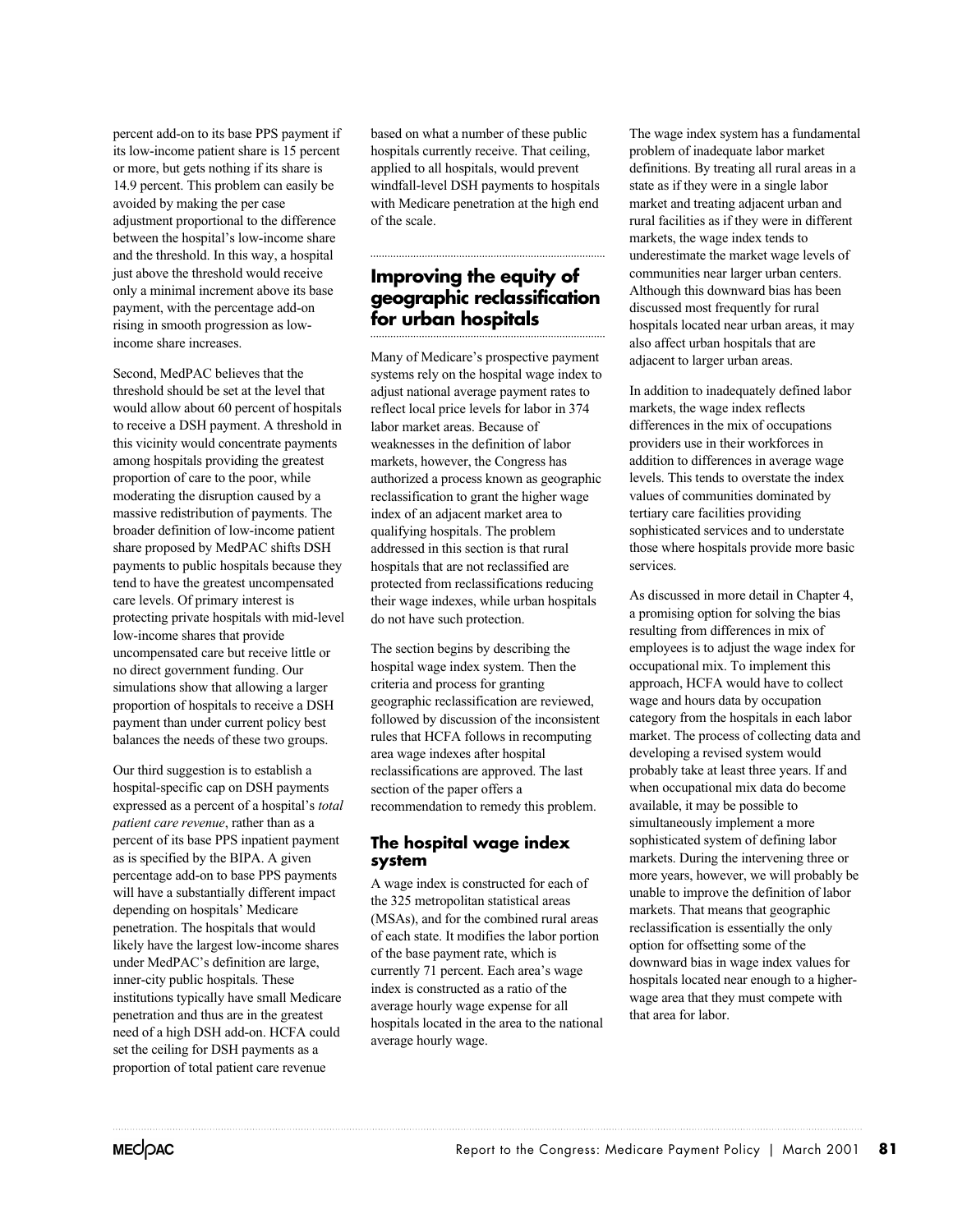# **The criteria and process of geographic reclassification**

Any hospital covered by the PPS can apply to the Medicare Geographic Classification Review Board to be reclassified to an adjacent area with a higher wage index. Individual hospitals or all hospitals in a county as a group may apply. Although not addressed here, hospitals can also apply for reclassification to receive the higher base payment amount in an adjacent large urban area. Generally, hospitals must meet three criteria to be approved for wage index reclassification:

- they must be less than 15 miles from the border of the adjacent area;
- their average hourly wage must be more than 106 percent of the average in their actual market; and
- their average hourly wage must be at least 84 percent of the average in the adjacent area.The first and third of these criteria are waived for hospitals that qualify for two special payment provisions Medicare maintains for rural hospitals: the sole community hospital and rural referral center programs.

In the past, hospitals had to reapply for authorizes HCFA to approve reclassification for a three-year period beginning in fiscal year 2001. reclassification each year, but the BIPA

#### **Inconsistent rules for recomputing wage index values after reclassifications**

Reclassification was originally conceived, in 1989, as a program to help rural hospitals bordering urban areas. For fiscal year 2000, 408 rural hospitals have been reassigned. But urban hospitals can also apply, and 83 such facilities have been reclassified for fiscal year 2000.

When a rural hospital is reclassified, its wage level is typically lower than the average wage of the area to which it is reassigned. But the hospitals in the receiving area are protected to a large

extent, as the decline in their wage index resulting from incoming hospitals is limited to 1 percent. Similarly, the average wage of the area in which a reclassified rural hospital is actually located will necessarily go down (since a hospital must have above-average wages to qualify), but rural hospitals have complete protection from this change. Their wage indexes are computed as if no hospitals had been reclassified. All reclassifications must be implemented on a budget-neutral basis, but the reduction in base payment rate for rural hospitals in 2001 was only 0.5 percent. Thus, some rural hospitals gain substantially from reclassification and those that are not reclassified are limited to only small losses.

For urban hospitals, the dampening effect of reclassified hospitals on the wage indexes of the areas to which they are reassigned is limited to 1 percent, the same as for rural hospitals. But nonreclassified urban hospitals do not have the same protection as their rural counterparts. Their wage indexes are recomputed to exclude the above-average wages of hospitals that have been reclassified out of their area, with the size of the reduction limited only by the constraint that an urban area's wage index cannot be lower than the statewide rural average. Thus, while some urban hospitals gain significantly from being reclassified, others can lose substantial amounts of payment. In addition to the drop in their wage index of up to 1 percent from incoming rural reclassifications and a small percent reduction in their base payment rate from the budget neutrality factor, they may face a larger reduction in their wage index from outgoing reclassifications.

In response to the prospect of having their Medicare payments reduced by one or more neighboring hospitals reclassifying out of their area, hospitals in several MSAs have organized to pay qualifying hospitals not to apply. The 22 hospitals in Nassau and Suffolk counties that do not qualify for reclassification to New York City, for example, annually split the cost of giving the 3 hospitals that do qualify

the estimated amount of additional payment they would receive (Sullivan 2000). Each non-reclassified hospital's proportionate share of the bill is far less than the loss in payments it would incur if the 3 high-wage hospitals did reclassify and the Nassau-Suffolk wage index was recomputed. Although clearly not envisioned as part of the geographic reclassification program, HCFA considers this a private transaction in which Medicare should not become involved because the plan does not increase overall Medicare outlays.

# **RECOMMENDATION 5D**

**The Congress should protect urban hospitals from the adverse effect of nearby hospitals being reclassified to areas with higher wage indexes by computing each area's wage index as if none of the hospitals located in the area had been reassigned.**

In addition to making the rules governing geographic reclassification consistent between urban and rural areas and eliminating the need for private transactions to head off the need for reclassification, we believe this approach will provide the most accurate distribution of payments across all urban areas. Because a reclassified hospital is presumed to compete for labor with hospitals in the market to which it is reassigned, its data should be included in computing that area's wage index. But the hospitals in the urban area where a reclassified hospital is actually located also must compete with it for labor, so the reassigned hospital's data should be included in computing this wage index as well.

We believe that this policy will raise the wage index values of 24 urban areas. The largest impact would be in Newark, NJ, where the wage index is currently reduced by nearly 8 percent due to hospitals being reclassified to either New York City or Bergen County, NJ. Other significantly affected areas are Vallejo/Napa outside San Francisco, Allentown outside Philadelphia, and Dayton near Columbus and Cincinnati.

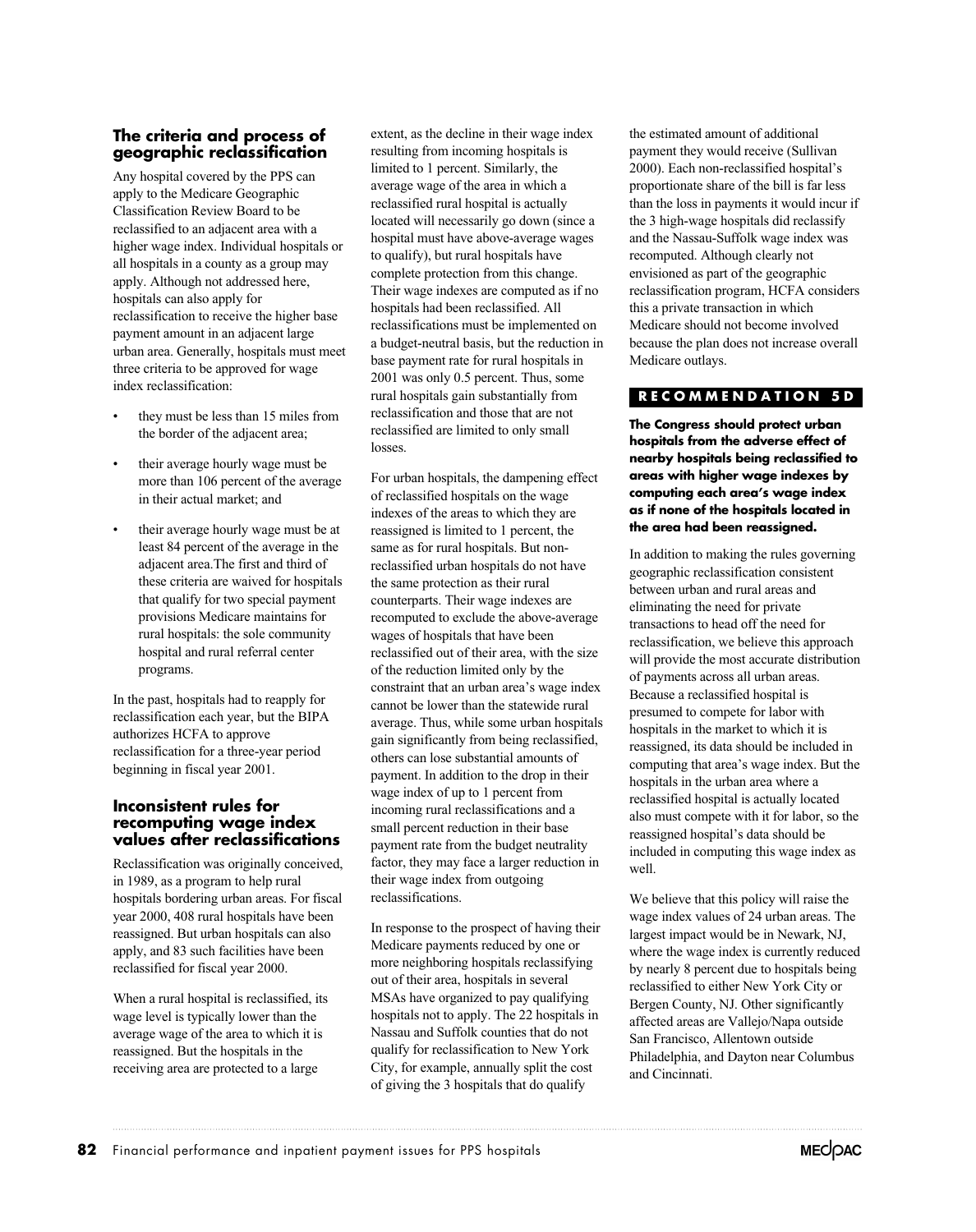The downside of the proposed policy would be its effect on the budget neutrality factor. But because only 7 percent of the urban areas and none of the rural areas would be affected, the increase in the budget neutrality factor would be quite small.

HCFA appears to have the authority to make this change through regulation. However, because the protection for nonreclassified rural hospitals was enacted

legislatively and Congress has not legislated such protection for urban hospitals, HCFA has thus far been reluctant to make the change itself.  $\blacksquare$ 

. . . . . .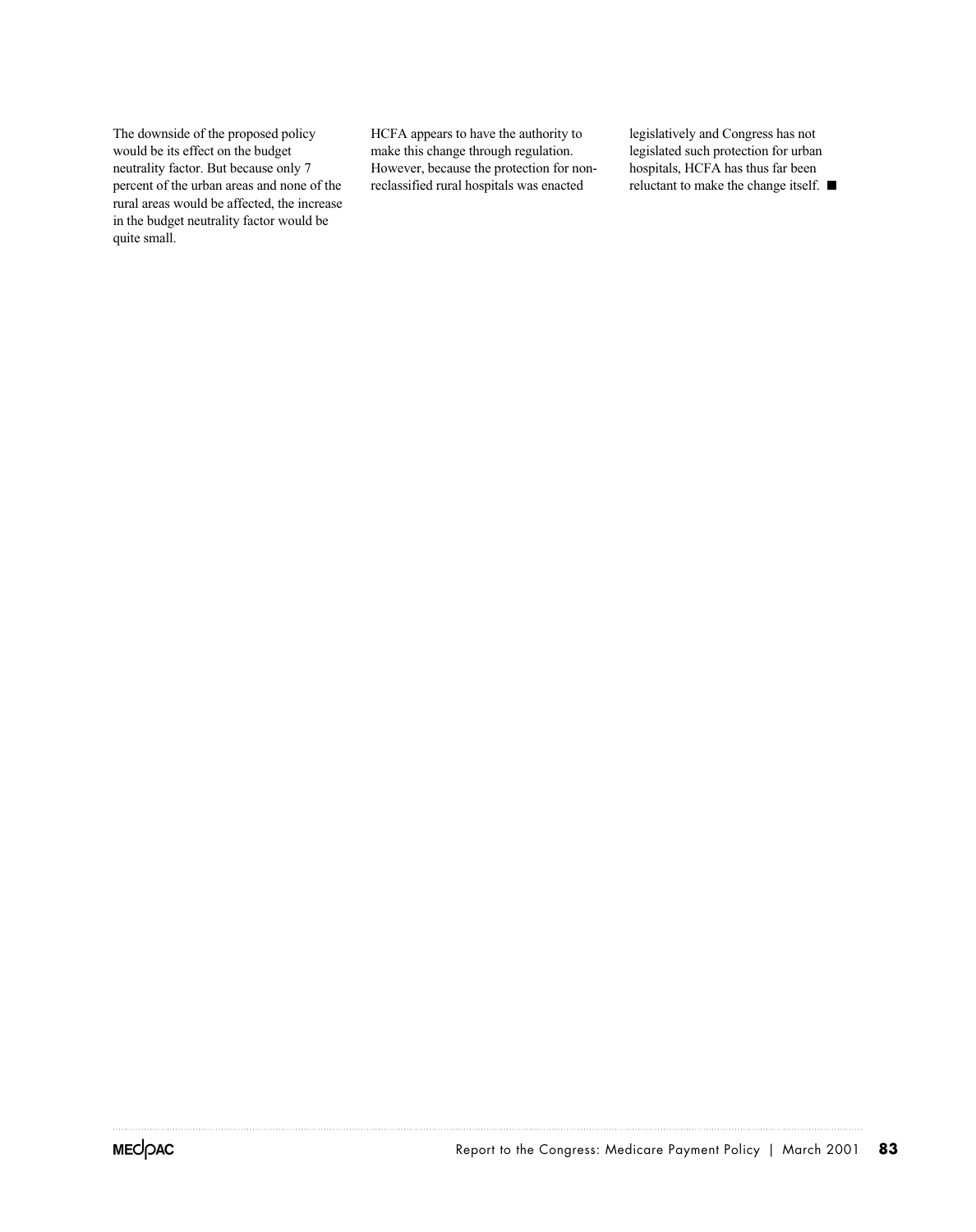# **References**

Ashby J, Guterman S, Greene T. An analysis of hospital productivity and product change, Health Affairs. Sept.-Oct. 2000, Vol. 19, No. 5, p.197–205.

Bureau of Labor Statistics, U. S. Department of Labor. Multifactor productivity trends, 1998, USDL 00-267. September 21, 2000a, available at http://stats.bls.gov/mprhome.htm.

Bureau of Labor Statistics, U. S. Department of Labor. Productivity and costs: serviceproducing and mining industries, 1987-98, USDL 00-156. May 26, 2000b, available at http://stats.bls.gov/iprhome.htm.

Center for Studying Health System Change. Tracking health care costs: an upswing in premiums and costs underlying health insurance. Data Bulletin No. 20. Washington (DC), Center for Studying Health System Change. November 2000.

CHPS Consulting. Final report: outpatient resource costing study. Columbia (MD), CHPS. December 1994.

Committee on Ways and Means, U.S. House of Representatives. 2000 Green book, committee print 106–14. Washington (DC), Committee on Ways and Means. October 6, 2000.

First Consulting Group. The impact of the proposed HIPAA privacy rule on the hospital industry. First Consulting Group for the American Hospital Association. December 2000.

Food and Drug Administration, Center for Drug Evaluation and Research. NMEs Approved in Calendar Year 1998. Accessed January 17, 2001, available at http://www.fda.gov/cder/rdmt/nmecy98.htm 1999.

Food and Drug Administration, Center for Drug Evaluation and Research. NMEs Approved in Calendar Year 1999. Accessed January 17, 2001, available at http://www.fda.gov/cder/rdmt/nmecy99.htm 2000.

Food and Drug Administration, Center for Drug Evaluation and Research. NMEs Approved in Calendar Year 2000. Accessed January 17, 2001, available at http://www.fda.gov/cder/rdmt/nmecy2000.htm 2001.

Health Care Financing Administration. standards for privacy of individually identifiable health information: final rule, Federal Register. December 28, 2000a, Vol. 65, No. 250, p. 82461–82829.

Health Care Financing Administration. Health insurance reform: standards for electronic transactions: final rule, Federal Register. August 17, 2000b, Vol. 65, No. 160, p. 50312–50372.

Hogan C, Ginsburg PB, Gabel JR. Tracking health care costs: inflation returns, Health Affairs. November/December 2000, Vo. 19, No. 6, p. 217–223.

Jaklevic MC. What hospitals see, they get: private sector acquiesces to providers' price hikes; Modern Health Care. March 6, 2000, Vol. 30, No. 10, p. 60-62.

Legg Mason Wood Walker, Inc. Health Care Research Group. Equity research: industry analysis. Baltimore (MD), Legg Mason. Fall 1999.